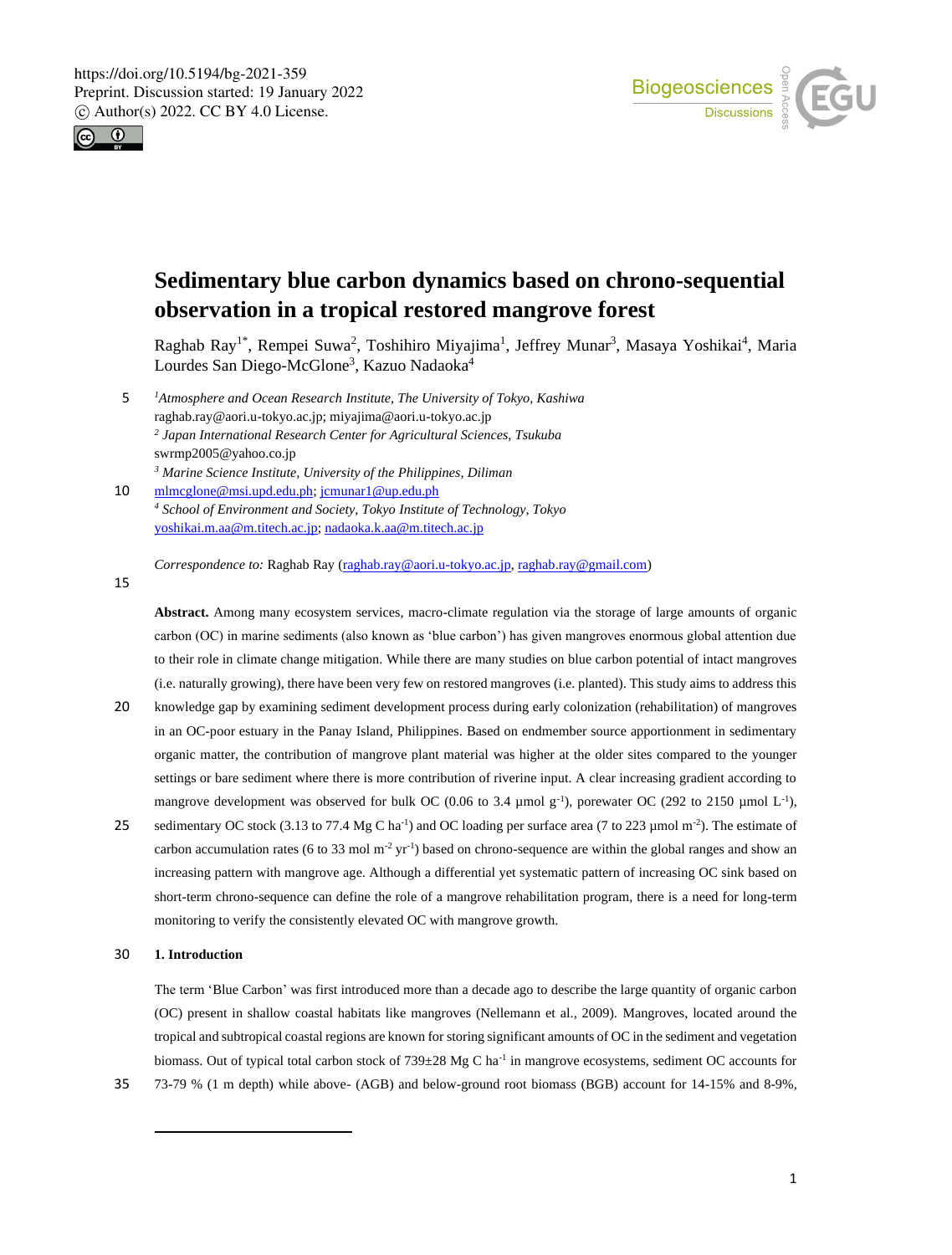



respectively (Alongi, 2020). Mangrove sediment is the largest depository of OC owing to their efficiency in trapping suspended sediments and associated sedimentary organic matter (SOM), high algal OM (benthic algae and phytoplankton) and vascular plant-derived OM and low decomposition rates of SOM under anoxic conditions in the sediment (0.5m to 3m depth core generally represent  $\sim$  49 to 98% of ecosystem OC stock, Donato et al., 2011). The

- 40 high C sink capacity of mangroves make them one of the key ecosystems that contribute to climate change mitigation by capturing large amount of atmospheric CO<sub>2</sub> (Howard et al., 2017). However, there has been a rapid loss of mangroves due to land use and deforestation which has resulted the release of OC stored in the sediments back to the atmosphere as CO<sup>2</sup> (Valiela et al., 2001). For instance, conversion of mangroves to aquaculture ponds, paddy fields, pastures, and tree removal have resulted in OC stocks per unit area becoming 2 to 8 times lower than the intact
- 45 mangrove forests (Salmo et al., 2013; Kauffman et al*.*, 2017; Sharma et al*.*, 2020). Therefore, quantification of blue C provides added value for mangrove protection to ecosystem services and serves as a useful management tool when implementing plans for mangrove sustainability and productivity (Sheehan et al., 2019). During the last three decades, several countries have implemented mangrove rehabilitation and restoration programs effectively to reverse mangrove forest cover loss. Mangrove restoration efforts such as Reducing Emissions from Deforestation and forest Degradation
- 50 (REDD+) have reduced C emissions by considering loss from the above ground biomass part only (Pendleton et al., 2012). Country like the Philippines have started to address REDD+, loss of mangroves, and degradation of blue C habitats through their policies and rehabilitation management plans. To assess effectiveness of such efforts, there should be a comparison between the intact and restored mangrove forest in terms of sediment OC stock and accumulation rates. Restored mangrove forests are rarely explored globally with some notable exceptions in the
- 55 subtropical coastal regions of China (Ren et al., 2010; Lunstrum and Chen, 2014; Wang et al., 2021), and Vietnam (Van Hiew et al., 2017; Dung et al., 2016). In this study, an evaluation based on chrono-sequential observation (a.k.a. "space-for-time-substitution" or SFT; Pickett, 1989) is made for sites in the Philippines where restoration is a viable option. The judicious use of chrono-sequential observation or SFT has already advanced our understanding of shortterm temporal dynamics of carbon in naturally expanding mangroves (e.g., 66-year by Walcker et al., 2017; 70 years
- 60 by Kelleway et al., 2016). Chrono-sequence is an indirect approach or a type of 'natural experiment' (Pickett, 1989) that can be applied to the relatively younger sites (e.g., Bakhawan Ecopark, Philippines, examined in this study) where all environmental and biological conditions of the experimental sites must be identical except for the age, and species diversity is low (Nilsson and Wilson, 1991; Walker et al., 2010).

The capacity of nearshore vegetated habitats as blue carbon sink is controlled by geophysical constraints such as 65 sediment supply rate, depositional conditions, and tidal elevation (Miyajima et al., 2017; Jiménez-Arias et al., 2020). Based on chrono-sequential studies of intact mangroves, OC accumulation in sediments increased with tree age, and OC sources change with mangrove development (Lovelock et al., 2010; Marchand et al., 2017; Walcker et al., 2018). Most of the OC stored in mangrove sediment change from plant-derived OM to algal OM at a proximal tidal flat (Gontharet et al., 2014; Prasad et al., 2017; Ray et al., 2018). With the development of mangroves, higher vascular

70 plant or mangrove-derived OC sources may dominate OM pool (Marchand et al., 2006). A significant fraction of mangrove-derived OC that has accumulated on top of the bare sediment can be washed away to the nearshore waters by tidal action (Brown et al., 2021; Ray et al., 2020). By considering bare sediment and old growth mangrove stands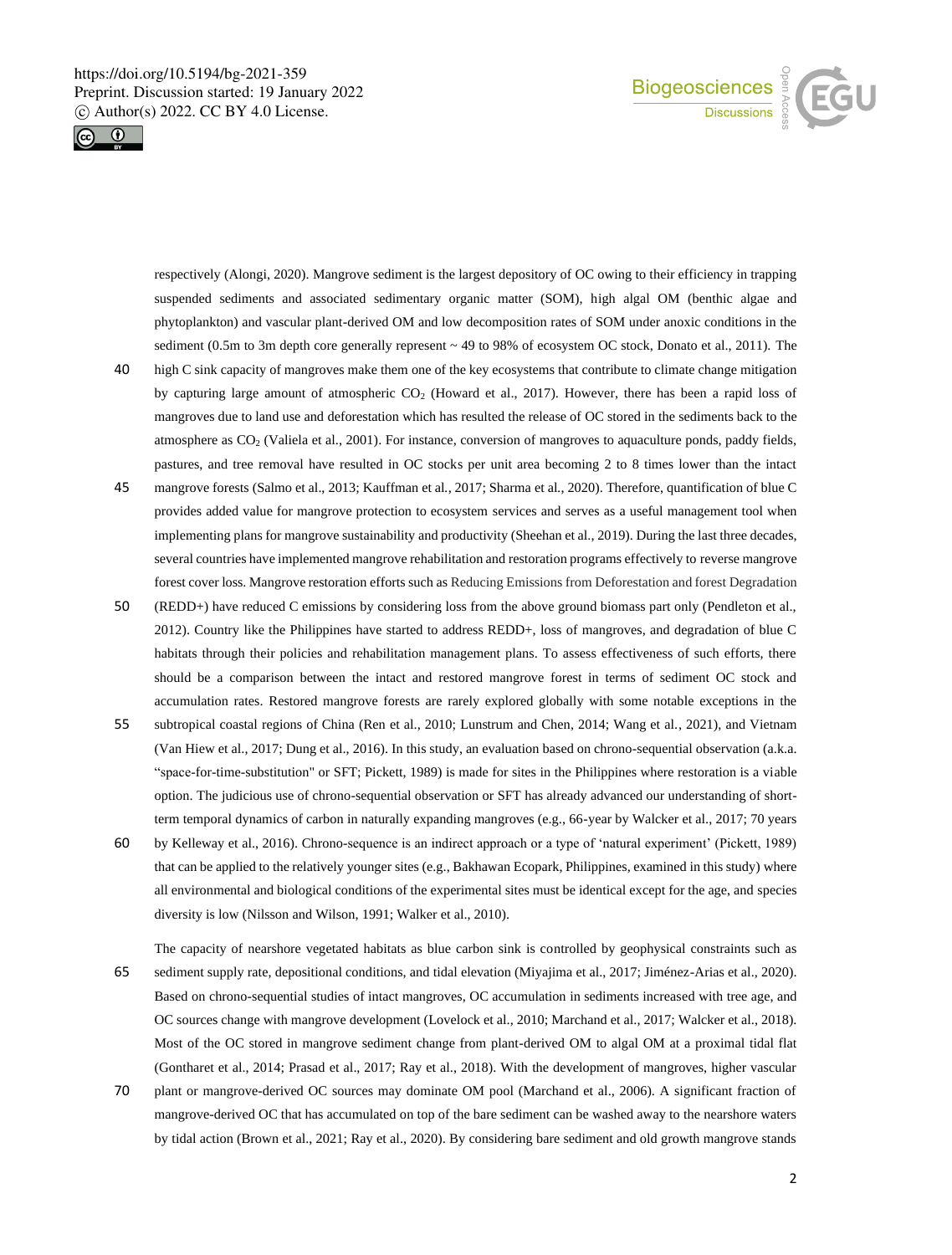



as two extreme ends of a transect that consists of mangroves with different ages, a systematic overview of sedimentary blue C dynamics can be captured for restored mangroves. Stable isotope ratio of carbon ( $\delta^{13}$ C) is frequently used to

75 evaluate the relative contributions of end member sources to the OM pool through mixing models with either  $\delta^{15}N$  or C:N ratios (Ray and Shahraki 2016; Sasmito et al., 2020). The use of such biogeochemical controls on blue C dynamics has rarely been reported for the restored mangroves (*Kandelia* dominated, Van Hiew et al., 2017).

In this study, we hypothesize that the restored mangroves increase sediment C storage in accordance with maturity of vegetation. To test this, we (1) calculated total OC (TOC), dissolved OC (DOC), and OC accumulation rate along a

80 chrono-sequence of restored mangroves forests located in the Philippines, and (2) examined how blue C varies with sedimentary geochemical properties (OC, bulk density, specific surface area). The isotopic signatures such as  $\delta^{13}$ C which allows for an efficient provenance analysis of SOM was examined. Additionally, particulate OC (POC) present in the surface water was examined to assign different end member sources in the SOM pool (e.g., plant organ, riverine and pelagic algae).

# 85 **2. Material and Methods**

## **2.1. Study area**

Sampling was conducted in a planted mangrove forest, locally known as Bakhawan Ecopark, located in Kalibo city on Panay Island in Central Philippines during the wet season (September 2018 and 2019) and dry season (February 2019) (Fig. 1, 11° 43' 12'' N, 122° 23' 39.12'' E). The Bakhawan Ecopark is the remnant area of a former deltaic

- 90 mangrove at the mouth of the Aklan River (Duncan et al., 2016). Aklan River which has a drainage area of 852 km<sup>2</sup> flows into the northwestern coastal area of Kalibo, continuously depositing high sediment yield to form the alluvial plain down the river. Sediments entrained by the longshore current formed sandbars, beach ridges, and coalesced mouthbar deposits. To prevent the damages by coastal flooding, a large portion of the sea facing mudflat were planted with 45 ha of *Rhizophora apiculata* and 5 ha of *Nypa fruticans* in 1990 by a cooperative comprised of local families
- 95 (Kalibo Save the Mangrove Association or KASAMA). An additional 20 ha of *Rhizophora* spp. were planted in 1993 (Primavera, 2004) for the purpose of stabilizing the shoreline, decreasing sedimentation to the offshore, and increasing fish stocks and wood production (Department of Environment and Natural Resources or DENR, Philippines). Insect damage of the plantation in 1997 was followed by infilling of naturally-recruited *Avicennia marina* and *Sonneratia alba*. The seafront area was replanted in 2006 with *Rhizophora apiculata*, and subsequently recolonized naturally by
- 100 *A. marina and Sonneratia alba* (Duncan et al., 2016). New recruitment of both *A. marina* and *R. apiculata* took place on the mud bank in May/June 2019. The inland part of the Ecopark is dominated by naturally growing mangroves. Natural growth of mangrove trees and planting efforts since the 90's at the Aklan River mouth stabilized and enlarged the mangrove forest by at least 627%, to a flourishing 121 hectares today. Based on remotely-sensed data, the land area of the forest has increased by 52.42% on average every five years since 1985. The Food and Agriculture
- 105 Organization of the United Nations has cited the Bakhawan mangrove for excellence in forest management (Cadaweng & Aguirre 2005).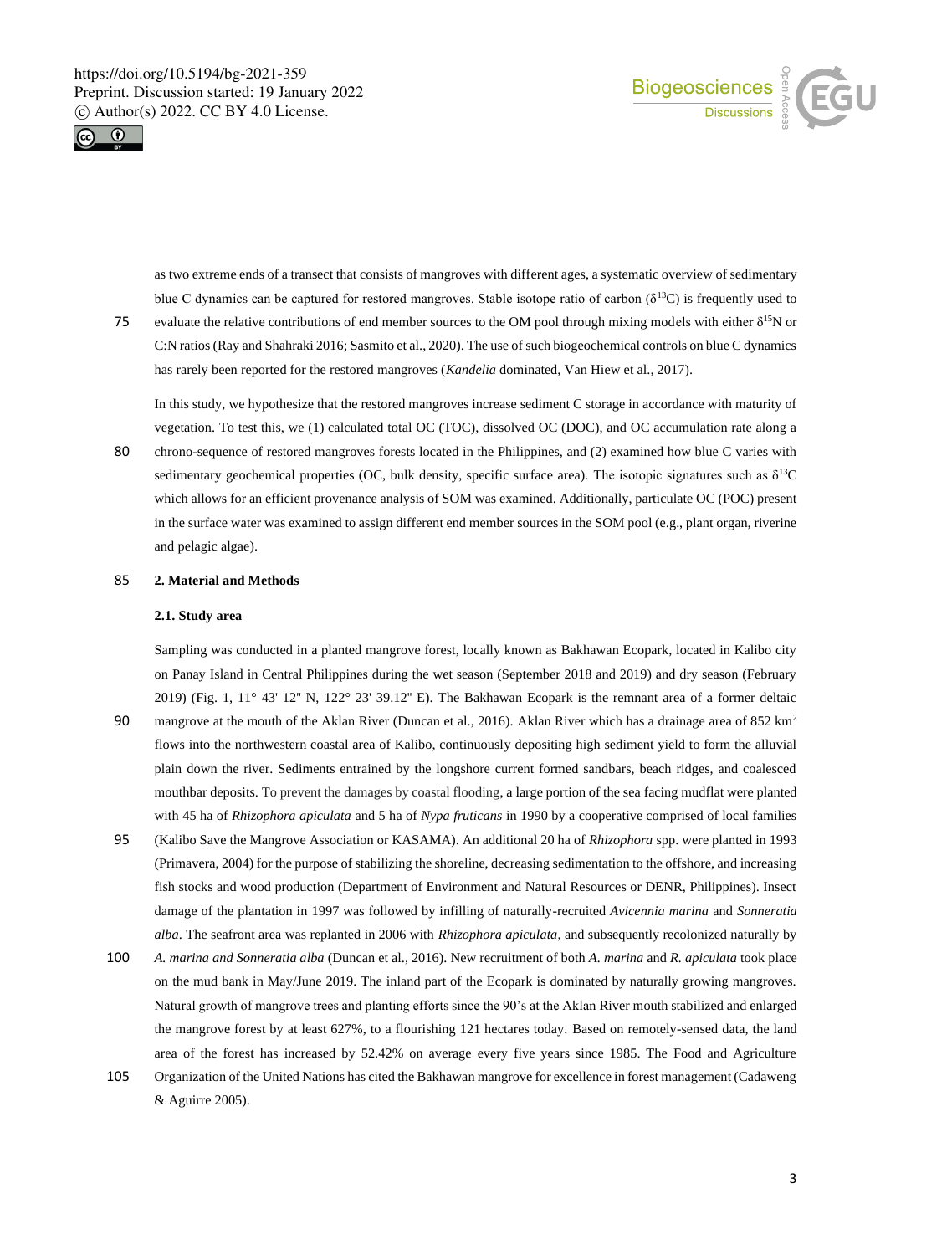



Tide in the Bakhawan Ecopark is semidiurnal microtidal with the highest amplitude of around 2m. The mangrove forest floor is fully inundated during the high tide. At the mouth of the Aklan River, water meanders along a small channel between the sandbar and mangrove-lined coast. The climate of Aklan is categorized as Type III (according to

110 the Philippines Atmospheric, Geo-Physical, and Astronomical Services Administration) with no pronounced maximum rain period except for short dry periods of 1–3 months (December to February or March to May). The rest of the year represents wet season with total annual rainfall of  $3200\pm775$  mm and mean temperature of 27.2 °C (2017-2018, JRA-55 reanalysis).

Sediment sampling locations were categorized according to mangrove ageing as bare sediment (BS, 0-yr), pioneer 115 mangroves (PM, 0.25-yr), young mangrove (YM, 10-yr), adult mangrove (AM, 20-yr) and mature mangroves (MM, 30-yr). These categories are partly influenced from Marchand et al. (2003) who examined chrono-sequential sedimentary OC in the naturally growing *Avicennia* dominated mangroves in the French Guiana muddy coast. The center of the mangrove forest is dominated by AM and the sea facing edge of the Ecopark has decreasing mangrove age from MM to PM. Both BS and PM are inundated during the high tide. *Rhizophora apiculata* is the dominant 120 species at YM, AM and MM, while mixed mangroves (*Avicennia* and *Rhizophora* sp*.*) are found at PM. Among two

sites of bare sediment, BS1 which is closer to YM, was sampled during the wet season, while BS2 which is isolated from the mangrove sites, was sampled in the dry season, (Fig. 1).

#### **2.2. Sampling procedure**

- Sediment thickness was measured at each site using a tool for cone penetration test (KS-159, Kansaikiki Inc.) 125 (Yoshikai et al., 2021). Single core was collected at each site during the low tide by manually pushing a Eijkelkamp peat sampler (DIK-105A, Ø 52mm, length 50cm) into the sediment. A total of 8 cores were retrieved during the survey period with seasonal collection made at AM, YM and MM sites. The GPS coordinates at all sampling sites were recorded to locate them again for duplicate sampling in a different season (Garmin MAP64s). Immediately after sampling, each core was sectioned into 2 cm interval up to the first 10 cm and 5 cm interval beyond 10 cm depth.
- 130 Average sample depth at each site was consistently around 50 cm. *In situ* pH (NBS scale), temperature and oxidation reduction potential (ORP, AgCl electrode) were recorded for each section using hand-held multiparameter probes (HORIBA pH-conductivity sensors, WTW redox sensor). About 0.8 to 1 kg cores were collected from each site. Visible root material, decaying plant matter and dead wood were removed from the sediment sample in the field. Samples were kept in styrofoam box and brought to the laboratory within 3-4 hours after collection.
- 135 Additional sediment cores for porewater sampling were collected inserting PVC corer manually at each site (6.5cm inner diameter, 70 cm length). A total of 7 cores were retrieved on seasonal basis (single core from each site per season). Immediately after retrieval, the top and bottom ends of the corer were closed using rubber caps. Rhizon tubes (Rhizosphere Research Products) were inserted to the holes drilled at specified intervals (0.5cm interval till the first 4cm followed by 2 cm interval up to the 10cm, and finally 5 cm interval). A Rhizon tube is a small microporous
- 140 polymer tube (2.5 mm diameter, < 0.2 µm pore size of the membrane) connected to a plastic syringe (25 ml capacity) by a standard luer-lock connector. Around 8–10 ml of porewater were extracted in ~1 hour. Salinity of the extracted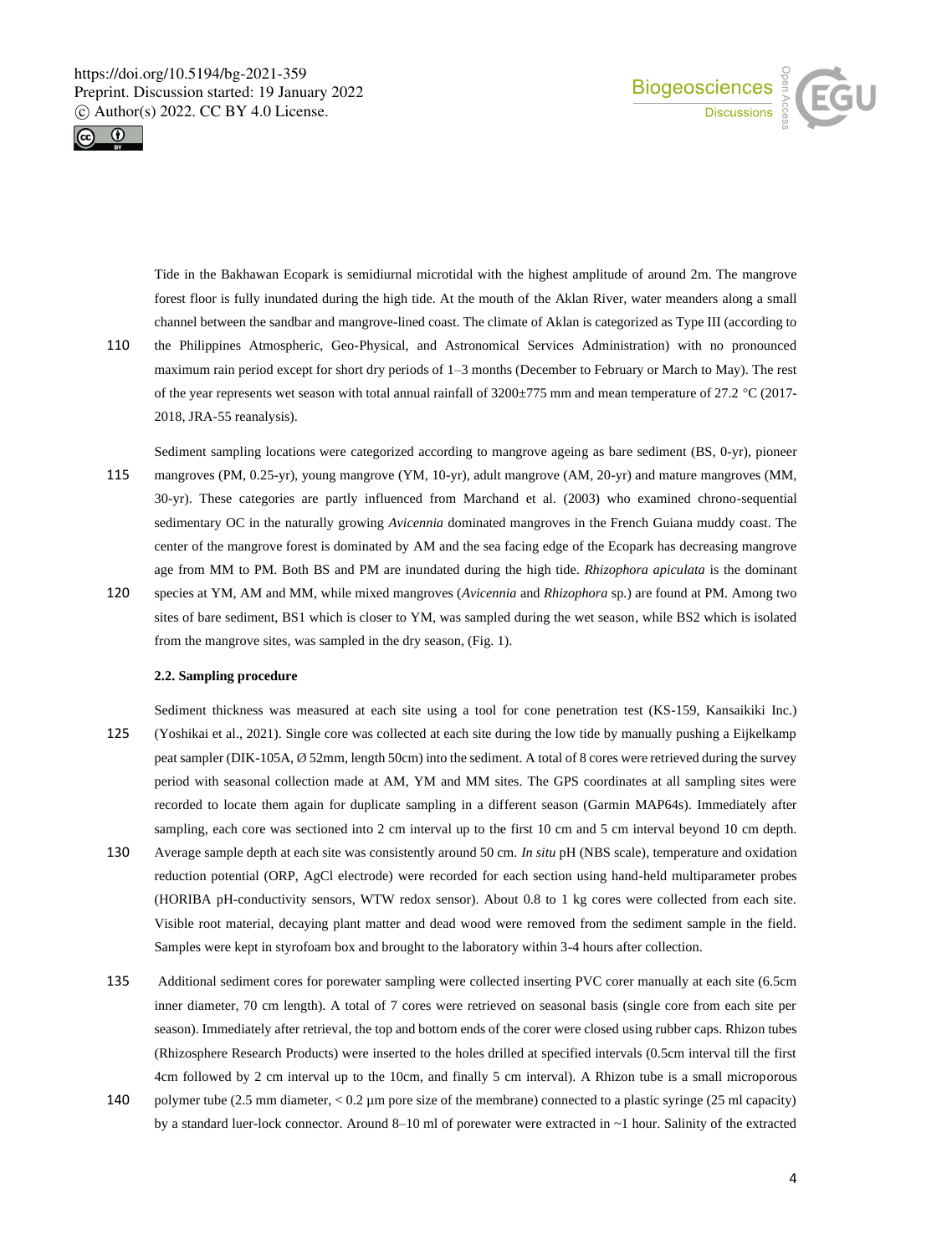



porewater was measured using a refractometer. Porewater was transferred to pre-combusted amber vials (20 mL) for dissolved organic carbon (DOC) analyses.

Tidal water sampling was conducted along the salinity gradient (0 to 33) in the Aklan River. For this study, three 145 representative sites were chosen, the upstream of the Aklan River and outer-shore as potential endmember sources of SOM, and the river channel very close to BS site during the high tide. More details of water sampling techniques can be found in the supplementary material. A global tide prediction model (NAO.99b, Matsumoto et al., 2000) was used to correct water depth data to relative elevation at each site from Mean Sea Level or MSL.

In the laboratory, pre-weighed wet sediment subsamples were oven dried at 60°C for 48 hours to allow for calculation 150 of dry bulk density (BD) and water content. For sediment subsampling, open mouth plastic syringe was used (2 cm id and 1.5cm length). Bulk density  $(g \text{ cm}^{-3})$  was determined as the dry sediment weight  $(g)$  divided by the initial volume (cm<sup>3</sup> ). Rest of the wet sediment samples were freeze dried using a Benchtop Freeze Dry System (Labconco). The freeze-dried samples were gently crushed using a mortar and pestle and passed through a 1 mm mesh stainless steel sieve to remove the large gravel (refer as coarse fraction). The sieved samples were stored in tightly capped glass vials

155 under <40% relative humidity.

#### **2.3 Chemical analyses**

The dried and homogenized sediment samples were subjected to acid treatment to remove inorganic carbon. Approximately 1 g of dried sample was placed into screw-capped glass tubes (10 mL), and 2.0 N hydrochloric acid (HCl) solution was added to the sediment dropwise until all the carbonate was converted to CO2. After centrifugation

160 for 15 min at 2000 rpm, followed by washing with deionized water and decantation, the final residue in the tube was dried at 60 °C overnight. Once cooled, the dried samples were weighed into a tin capsule (10 x 10 mm), folded and kept temporarily in a 48-well microtiter plate until analysis.

The concentrations and isotope ratios of OC and total nitrogen (TN) in the treated samples were determined simultaneously by EA-IRMS (FLASH 2000/Conflo IV/DELTA V Advantage, ThermoFisher Scientific, Bremen, 165 Germany). Two standard materials of different  $\delta^{13}C$  (-26.4 to -19.6‰) and  $\delta^{15}N$  (2.5 to 5‰)) values (SI Science Ltd.,

Saitama, Japan) were used for calibration. The measured isotope ratios were represented using conventional δ-notation ( $\delta^{13}$ C and  $\delta^{15}$ N, in ‰) with Vienna Pee-Dee Belemnite and atmospheric N<sub>2</sub> as the reference materials. The instrumental analytical precision was normally within  $\pm 1\%$  for the OC and TN concentrations and  $\pm 0.1\%$  for  $\delta^{13}$ C and  $\delta^{15}$ N.

Measurement of specific surface area (SSA) in sediment was performed by the multipoint Brunauer–Emmett–Teller 170 (BET) method based on  $N_2$  gas adsorption under reduced pressure (details refers to Miyajima et al., 2017). The dried and homogenized sediment samples were heated at 350 °C for 12 h followed by calculation of weight loss on heating after 1 hour. Between 0.5 g and 2.0 g of the treated samples were weighed into glass flasks and desiccated in vacuo at 350 °C for 3 h. Immediately after cooling, a multipoint BET measurement was performed with  $N_2$  (purity > 99.99%) as the adsorbate using the BELSORP mini II (MicrotracBEL, Osaka, Japan) surface area analyzer. The slope of the

175 BET plot in the linear region was used for estimating the SSA.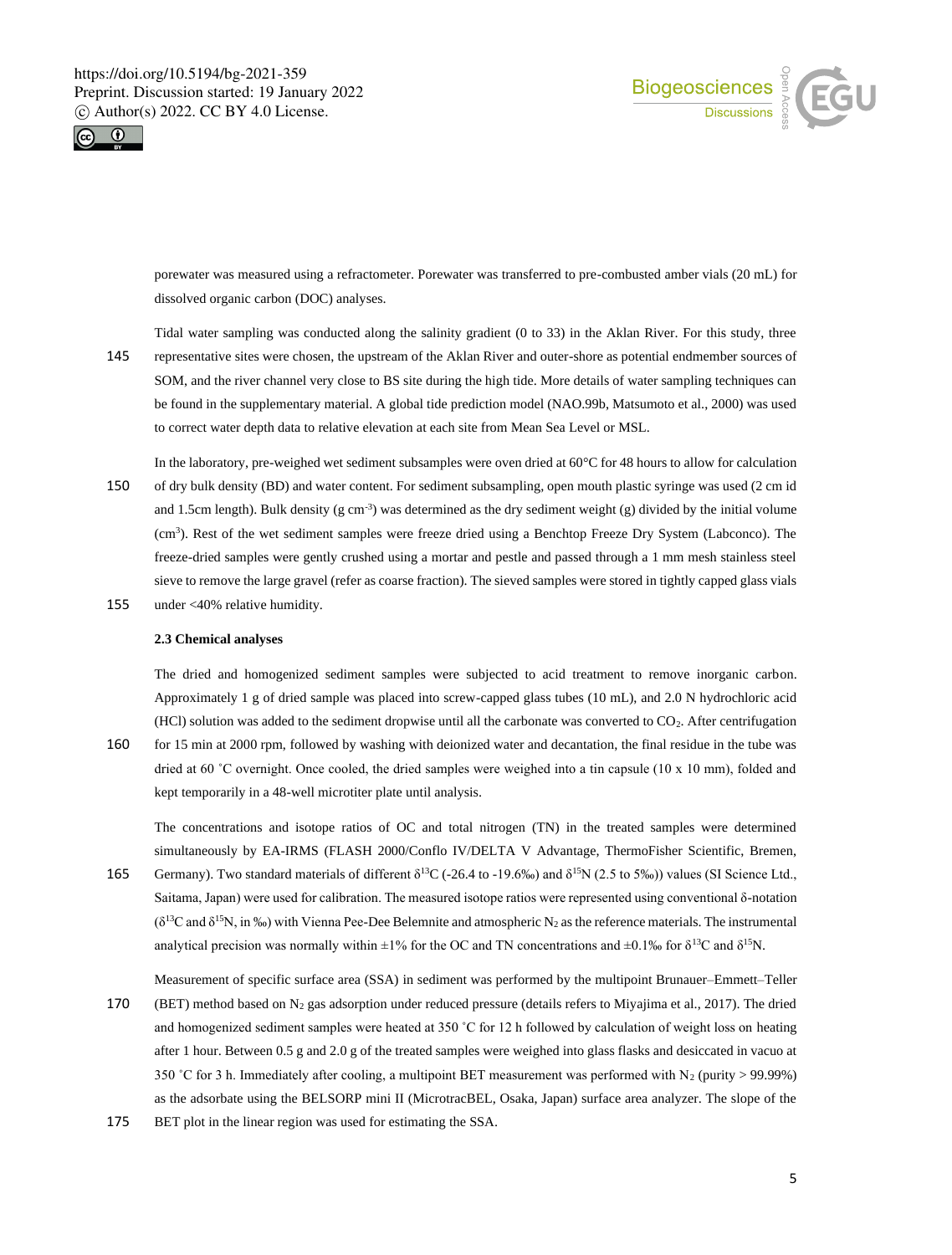



#### **2.4 Data analyses**

The results of the OC and TN concentrations, and the SSA were expressed as  $\mu$ mol and m<sup>2</sup> per unit dry weight of bulk sediment, respectively. Carbon stock (Mg C ha<sup>-1</sup>, top 50 cm, referred to as  $S$ ) of each core at 5 sites were calculated on seasonal basis as

= ∑ n × × 180 =0 …………………………………………….(1)

Where Cn is C concentration (mass %) and  $\rho n$  is the bulk density (g cm<sup>-3</sup>) of the sample, and  $l$  (cm) is length of sample section. The amount of OC preserved per unit surface area of sediment particles is referred to as OC loading (OC/SSA in  $\mu$ mol m<sup>-2</sup>, Mayer 1994).

In a chrono sequence study, it is common to apply linear regression model between mangrove age and C stock and 185 derive slope, i.e., carbon accumulation rate (CAR) (Alongi, 2004; Walcker et al., 2018) or individually following the formula such as  $CAR = [(C stock of the stand) - (C stock of the previous stand)] / [(age of the stand) - (age of the$ previous stand)] (Marchand et al., 2017). However, our results showed best-fit with exponential function for the relationship.

(/2) = . .……………………………………(2)

- 190 where *a* and *b* are constants determined from the field data as 100.34 and 0.058, respectively, and *yr* is the age of mangrove stands (years). Here we assume that with exponential increase of plant above ground mass with early mangrove growth, below ground root mass also increases that contribute significantly to OC accumulation with early mangrove development. However, because exact maturity stage of these mangroves is unknown, typical logistic curve equation that is otherwise used for the matured forest, was not applied, instead best-fitted exponential trend was used.
- 195 Based on exponential model, slope was derived for the individual sample following the equation:

( 2.) <sup>=</sup> ( ) <sup>=</sup> . . .……………………….(3)

Accordingly, CAR for the age class of mangroves (0.25, 5, 10, 15, 20, 25 and 30 year) was calculated and fitted in the exponential curve and compared with the slope derived from the linear regression model.

To evaluate the effects of sampling Depth, Season and stand Types (i.e., chronology based) on δ<sup>13</sup>C, δ<sup>15</sup>N and C:N 200 ratio of SOM, the general additive linear mixed model (GAM) was constructed with a *gam* function in a R package (mgcv). Depth, Season, Types and an interaction between Season and Types were treated as fixed effects where Depth was incorporated into the model. Using the results of *gam*, ANOVA was used to evaluate the significance of each variable with a significance level at  $p = 0.05$ .

For subsequent provenance analysis, a binary source mixing model was applied (Parnell and Inger, 2016) based on 205 mean values of  $\delta^{13}C$ ,  $\delta^{15}N$  and C:N ratio of sediment samples from different depth in each core. The samples obtained in different seasons were treated as independent samples. In total, seven mean values were used for the analysis of Bayesian mix model using multiple R packages (RGtk2, MixSIAR, splanc). The endmember sources of OM chosen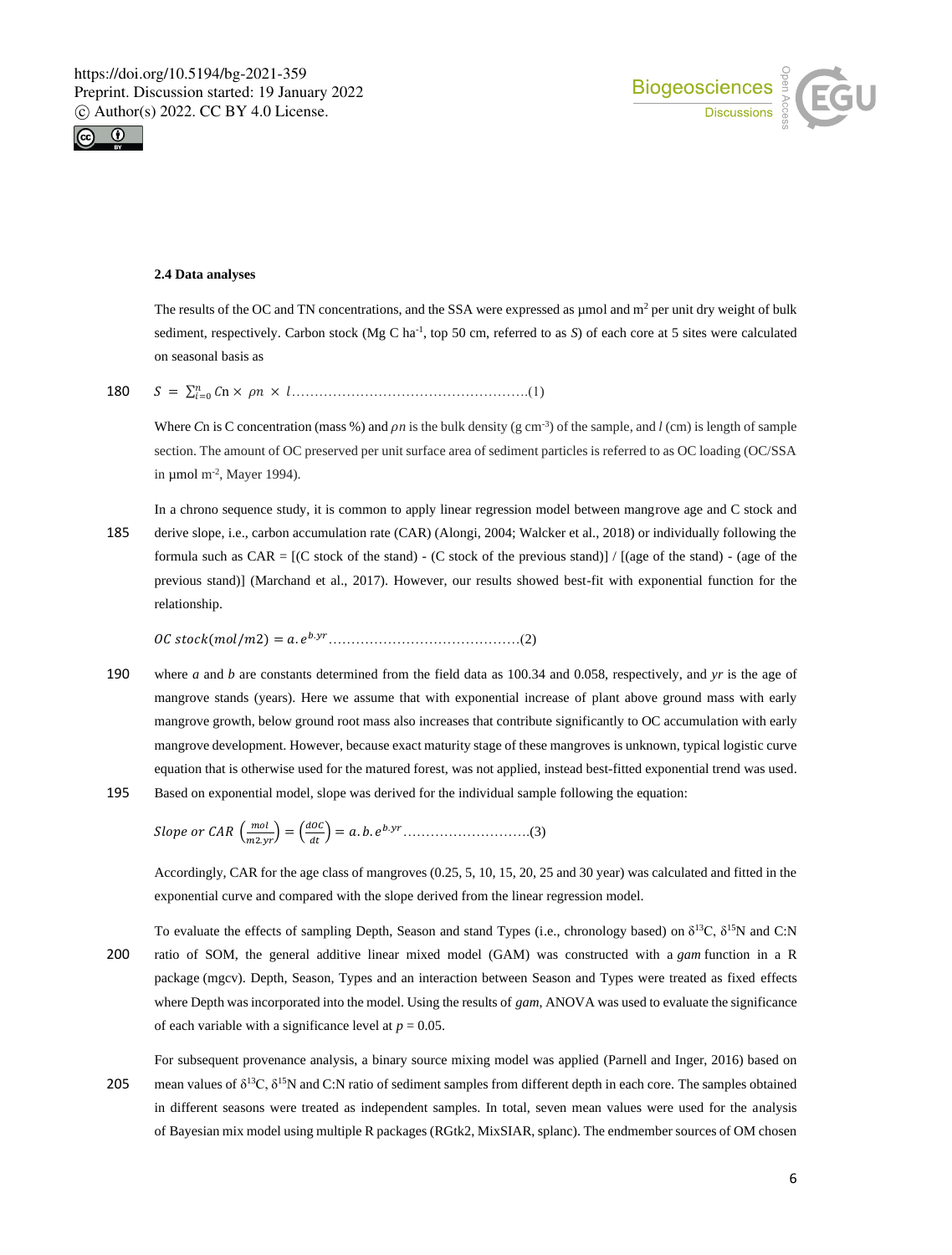



for this study were green leaf of *Rhizophora apiculata*, POM (particulate organic matter) of marine and river water, and microphytobenthos (MPB). Among these endmembers except for POM, the  $\delta^{13}C$ ,  $\delta^{15}N$  and OC:TN ratio for green

- 210 leaf and MPB were obtained from the literature (refers to Table S1). Although OC:TN were shown to be largely variable between green (~30) and yellow/senescent leaves on sediment floor (~50) of the *Rhizophora apiculata*, their δ <sup>13</sup>C values were the same (–28.5‰) (Nordhaus et al., 2017). For similar reason mangrove root is also not considered, instead leaf singularly presents as mangrove-derived OC source. Hence it is reasonable for this study to choose green leaves and avoid redundant increase of endmembers for the model. Microphytobenthos located on tidal flat between
- 215 the interface of sea and land can also be variable depending on  $\delta^{13}$ C of dissolved inorganic carbon (photosynthesis substrate for MPB). This is similar to the riverine settings in French Guiana ('mixed MPB' –20.9‰, Ray et al., 2018), and contrast to oceanic setting in Red Sea ('pure MPB' –17.9‰, Shahraki et al., 2014). Number of endmembers were chosen carefully keeping small standard deviation of  $\delta^{13}C$  and OC:TN within each endmember and clearly separated with significant differences from each other (ANOVA,  $p<0.05$ ). We refrained from considering a large number of
- 220 endmembers, and omitted less important endmembers or treated collectively some endmembers whose isotopic and elemental compositions are similar (e.g. plant parts such as leaf, root, litter). Since there was no seagrass recorded at or around the sites, its potential endmember contribution to the mangrove SOM was ignored. On the contrary, although the isotopic composition of MPB and marine POM were not very different, we selected MPB as endmember due to its visible presence on the exposed tidal flat (BS2) during the low tide.

## 225 **3. Results**

Maximum elevation of 0.45 m from the MSL was measured at the mature mangrove (MM) site, and minimum of – 1.3 m was recorded for the bare sediment (BS) (Fig. 2). Mean porewater salinity, sediment temperature and pH did not vary significantly between the various stages of mangrove development (Fig. 2). Sediment thickness was higher in mangrove sediment (140-265cm) than the tidal flat (<100 cm). Sediment bulk density at the top 50 cm increased

- 230 with decreasing mangrove age tending to be maximum at BS (0.6 to 1.3 g/cm<sup>3</sup>, n = 93, Table 1). Specific surface area of the sediments varied from 9.8 to 21.2  $g/m^2$  (n = 19) with lowest value for the coarser bare sediment. Fraction of large gravels (>1 mm mesh size) tend to be higher going seaward. A consistent increment in sediment OC concentration (top 50 cm,  $n = 93$ ), TOC:TN molar ratio ( $n = 92$ ), and porewater DOC ( $n = 64$ ) was observed with the mangrove evolution (BS:  $0.06 \mu$ mol/g,  $21.9 \text{ mol/mol}$ , and  $292 \mu$ mol L<sup>-1</sup>; at MM:  $3.4 \mu$ mol g<sup>-1</sup>, 19.7 mol/mol, and 2150
- 235 µmol L<sup>-1</sup>, respectively). The mean value of bulk  $\delta^{13}C$  became more negative with mangrove age ( $\delta^{13}C = -25.07\%$ ) at BS and –28.9‰ at MM,  $n = 93$ ). The mean  $\delta^{15}N$  varied from –1.15 at the BS to 1.06 ‰ at the adult mangrove (AM) site (n = 90). Organic carbon (OC) stock was determined to be maximum at the mature stand (77.4 Mg C/ha) and lowest at the bare sediment (3.13 Mg C/ha). Similar to the trend of OC stock, OC loading varied widely between 4 and 380  $\mu$ mol/m<sup>2</sup> (n = 19), with mangrove sites having higher OC loading (mean: 152  $\mu$ mol/m<sup>2</sup>) than the bare sediment 240  $(25 \text{ µmol/m}^2)$ .
	- Vertical profile of sediment OC and δ<sup>13</sup>C, specific surface area (SSA) and OC loading, and porewater DOC on seasonal basis are shown in Figs. 3–5. Sediment surface values (0-10 cm) of porewater salinity, pH and ORP changed significantly with mangrove ages in the wet season,  $(p < 0.05, Fig. S1)$ , except for porewater salinity at bare sediment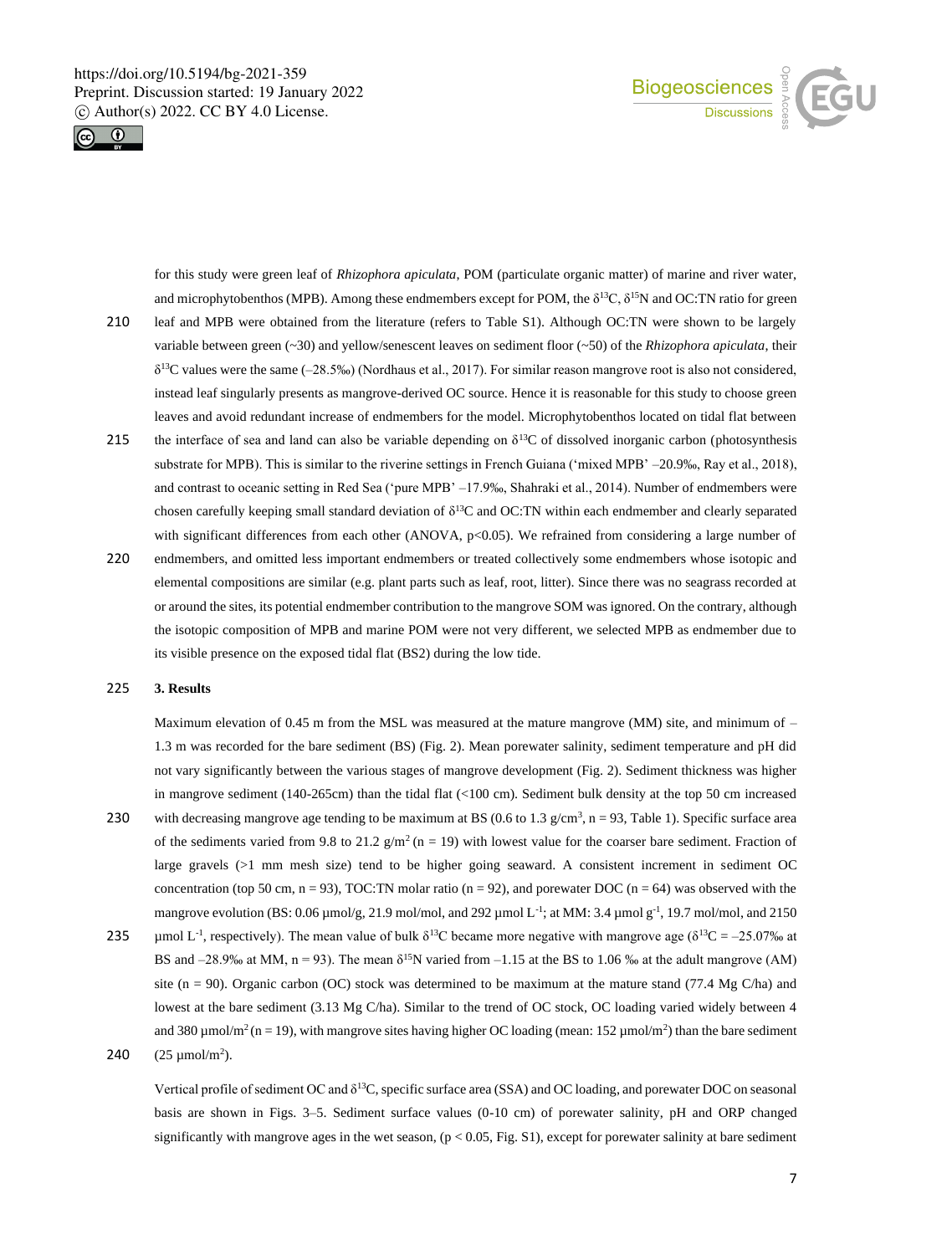



during the dry season. The deeper layers of each sediment core (>10 cm) did not exhibit much variability in the 245 properties. Minimum pH was recorded at 10cm depth of the mature mangroves (5.23). Vertical profiles of TOC and δ <sup>13</sup>C showed wide variations than the physico-chemical properties (Fig. 3a-d). Notable peaks for TOC were observed in mature mangrove (6 cm and 25 cm in dry and wet season, respectively) and adult mangrove (20 cm; dry season). Total organic carbon and  $\delta^{13}C$  in bare sediment changed very little with depth especially in the dry season. Significant differences in OC/TN molar ratios between sediment from different depth of MM and other sites were observed (Fig.

- 250 3e,f). At the non-vegetated site (BS), the ratios varied slightly with seasonal changes. The vertical profile of SSA based on the values at three specific depths of each core showed a mild decreasing trend from the surface to deepest layer (50 cm) in both dry and wet season (Fig. 4a,b). The depth-specific values of SSA were always higher at the adult mangrove sites than the other two (except at 45-50 cm in dry season). Similar to SSA, OC loading also decreased with core depth and mature mangrove exhibited maximum loading in both seasons (Fig. 4c,d). All stages of mangrove
- 255 development showed an overall increase of DOC concentration with depth regardless of the seasons (Fig. 5a.b). DOC concentrations of deeper layers reached up to four to five times higher than those of the upper sediment in the wet season and two to three times higher in the dry season. For example, our data demonstrated a change from 600 to around 4000 µmol  $L^{-1}$  for the adult mangrove in both dry and wet season. A wide range in DOC of 128 to 920 µmol L -1 was also noticed for the non-vegetated bare sediment site.
- 260 On the basis of generalized additive model (GAM), results of ANOVA for the main parameters showed significant dependence of TOC over mangrove types  $(F = 46.37, p<0.001)$ , and depth  $(F = 9.80, p<0.001)$  (Table 1). Porewater DOC varied significantly with mangrove types ( $F = 4.42$ , p<0.005), similar to the  $\delta^{13}C$  ( $F = 28.3$ , p<0.001) and  $\delta^{15}N$  $(F = 3.92, p < 0.05)$ . The coefficients in each parameter based on the GAM for TOC, DOC and  $\delta^{13}C$  are given in Table S2 and their changes with depth as smooth term are shown in Fig. S2.
- 265 The OC/TN and  $\delta^{13}$ C of the five mangrove types were plotted with the four end-member sources (River POM, Marine POM, Leaf and MPB) to rectify sources of SOM (Fig. 6), and subsequently calculate end-member contribution to each type (Fig. 7, Table S3). Except for MPB and marine POM, the relative contributions of mangrove leaf and river POM were significantly different for each site (one-way ANOVA, p-value mangrove leaf <0.05, p-value river POM <0.05). At the bare sediment and pioneer mangrove sites, river POM dominated the SOM pool with maxium
- 270 contribution of 80% and 75%, respectively, whereas at the young and matures stands, mangrove leaf was the main potentail contributor (73 and 82%, rexpectively). On the other hand, SOM remained more as a mixture of river POM and leaf material (~60%) at the adult mangrove sites. The contribution of benthic and pelagic algae as SOM sources was not very significant for the entire mangrove sediment in the area studied.
- In the water part, results from three locations (upstream-channel-offshore) showed saliniy changing from 0 to 33, pH 275 increasing from 7.6 to 8.1, and DO (%) increasing from 89 to 105% to the downstream (Table S4). Surface water POC was 4–5 fold lower than the DOC in the upstream and channel water ( $\sim 20 \mu$  mol/L versus 90  $\mu$ mol/L), and lowest in offshore water (10 µmol/L). The  $\delta^{13}$ C-POC was highest in offshore water (–22.8‰) and lowest upstream (–25.9‰).

## **4. Discussion**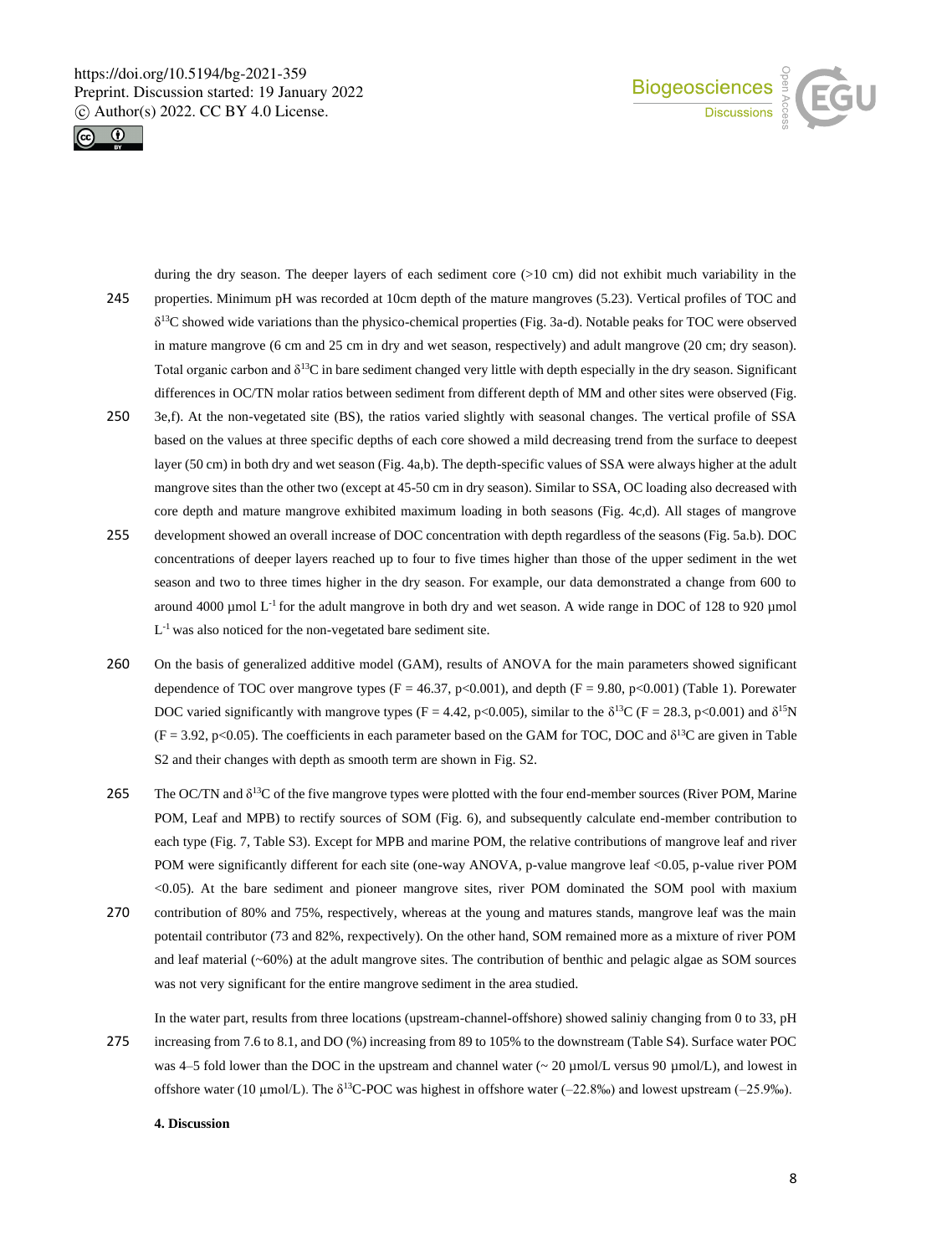



#### **4.1 Sediment condition and organic matter**

- 280 The results of dry bulk densities and granulometry (coarse fraction, SSA,) of the tidal flat and mangroves in Bakhawan Ecopark indicate that soils are relatively homogeneous with fine-grained fractions relatively prevalent towards the upper older mangrove region (mainly towards AM), while towards the shore, coarse-grained sands are more common on the tidal flat and younger mangroves (BS and YM, PM) (Fig. 2). Bulk densities (BD) at the sampling sites (0.3 to 1.3 g cm-3 ) were higher than the reported BD values across mangrove soils of the Indo-Pacific regions (0.20 to 0.92 g
- 285 cm<sup>-3</sup>, Donato et al., 2011), with sand fractions dominating the lower intertidal zone. Specific surface area is primarily constrained by grain size and its vertical profile is presumably related to finer upward trend of sediment grain (Fig. 4a, c). The latter might have been a result of sediment-stabilizing function of mangroves or influenced by some landuse change in recent years (e.g., land use change can increase clay content via deposition of pollen, Shen et al., 2020) Furthermore, carbonate bearing minerals can influence SSA more on the tidal flat than the organic rich mangrove
- 290 sediment. Among the older stands (MM and AM), higher SSA and sediment thickness, and low BD at the adult stands suggest dominance of finer grained clay material because of the long-term presence of mangrove itself, and the narrow sandbar halfway down the Ecopark (Fig. 1) that may close off the older mangroves from higher wave energy and shift deposits of finer grains. Total organic carbon is higher at the older sites than the younger ones due to such fine-grained (silt + clay) sediments that tend to have higher TOC than the coarse sands (Canfield, 1994). Fine-grained silt has larger 295 SSA that create higher capacity to adsorb OM (Mayer, 1994).

Among the physicochemical properties, lower porewater salinity at the BS than the mangrove sites indicate greater dilution from direct input of river water, which become less with increasing elevation level inside the forest floor (Fig. 2). On temporal scale, overall low porewater salinity during the wet season is more likely linked to rainwater dilution (350-450 mm in September, 75-150 mm in February, JRA-55 Reanalysis) and elevated groundwater level. Because 300 of shading effect, surface sediment temperature at the mangrove vegetated sites was lower than the sun-exposed BS

or PM. Lowest recorded ORP at BS strongly suggests that exchange of porewater with overlying water is limited, and this may have implication on the interpretation of porewater chemistry (i.e., DOC, section 4.3).

It has been observed that mangrove sediments in the river-dominated estuary accumulate larger proportion of the mangrove-derived OM than those in the tide-dominated estuaries/oceanic mangroves dominated by marine algae (e.g.,

- 305 Indonesian mangroves, Kusumaningtyas et al., 2019; Latin American, Gontharet et al., 2014; Middle-East, Ray and Shahraki, 2016). In the microtidal riverine setting of the Bakhawan Ecopark, OM input from land sources is more dominant than the marine sources at the mangrove sites (Fig. 6). End-member mixing model suggests that there is a clear gradient with respect to the relative proportion of OM sources along the tidal flat-mangrove continuum (Fig. 7).
- Sediments from cores at bare sediment and pioneering mangrove sites show the predominance of OM probably derived 310 from fluvial transport of eroded organic material within the catchment. Upon transport into the coastal area, fine sediment and POM accumulate in calm shallow water channel at the topographically lowest elevation zone, (Fig. 2) and consequently the longer inundation period facilitates sedimentation and deposition of the suspended matter. Similar values of  $\delta^{13}$ C in surface water POC upstream (-25.9‰, Table S3) and sediment OC at the bare sediment and pioneering mangroves (mean –26‰) support their upstream allochthonous sources. A sizeable contribution from MPB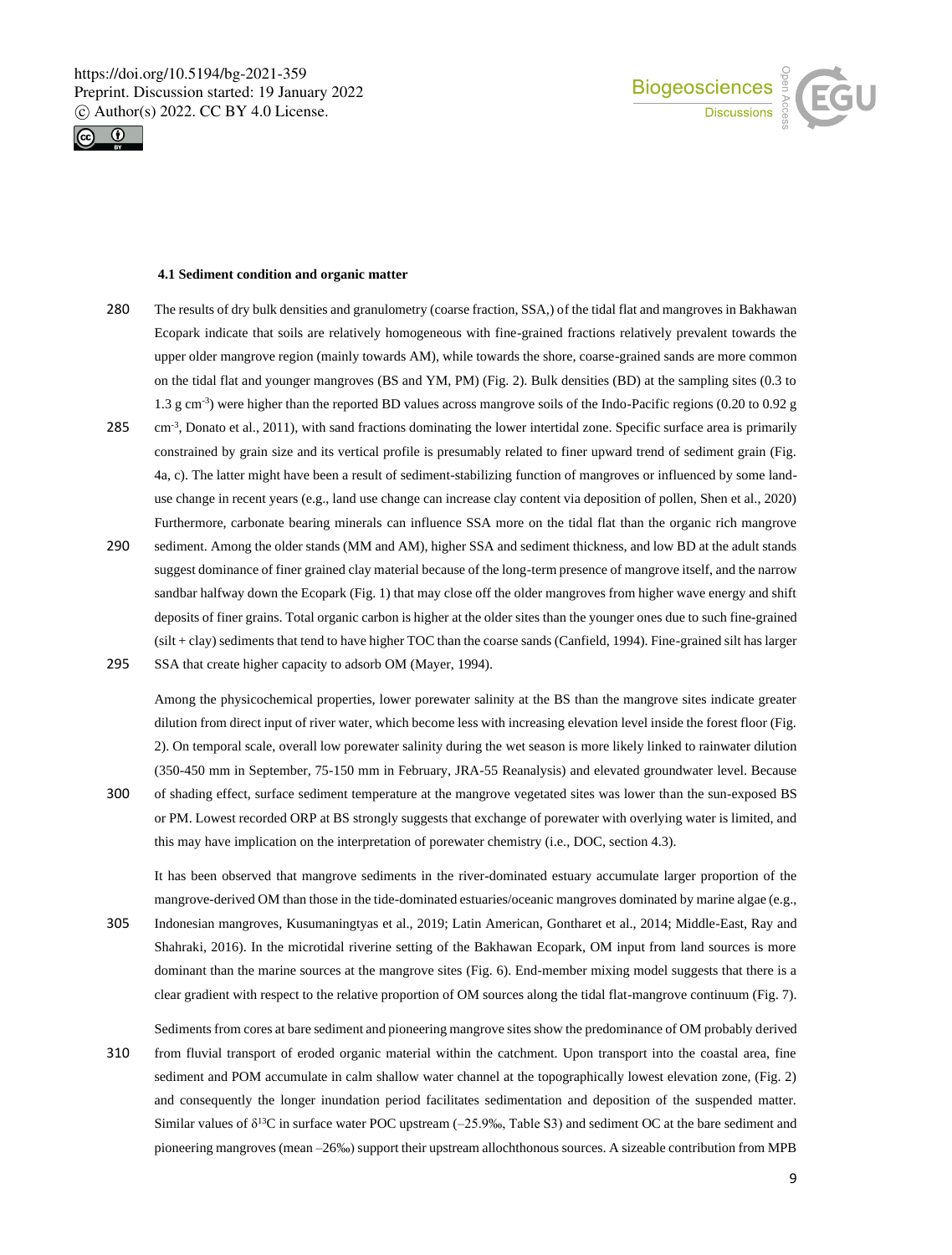



- 315 may not be ruled out at bare sediment despite its minimal contribution from the mixing model (Fig. 7). In a companion study, other than the visible evidence of green algal patches, we measured day-time CO<sub>2</sub> uptake flux on the tidal flat, which contrasts with emission flux at the forested sites (tidal flat:  $-4$  to  $-2$  mmol m<sup>-2</sup> hr<sup>-1</sup>, mangrove: 5–12 mmol m<sup>-2</sup> hr<sup>-1</sup>, Ray et al., unpublished). Strikingly low OC:TN ratio at the surface sediment and minimum  $\delta^{15}N$  suggests presence of N<sup>2</sup> fixing bacteria on the tidal flat during exposed tide condition. The slightly higher mangrove contribution to SOM
- 320 in pioneering mangroves (up to ~54%) clearly indicates additional OM input from the small growing plants along the channel.

At the topographically higher mangrove sites, greater contributions of autochthonous sources (i.e., mangrove plant materials) are correlated with lower  $\delta^{13}C$  and higher OC/TN (>12). This is favored by relatively high bed elevation and decrease in submersion time promoting retention of detrital OM in the sediment layer (shown as leaf OM, Fig. 7).

325 Although such evidence of greater plant input to SOM at interior mangrove sites compared to mudflats are not new for the intact forests (Marchand et al., 2003; Sanders et al., 2010; Matos et al., 2020), it is rare for restored mangroves considering an extended gradient from mudflat to mangrove appearance (except in Vietnam, Van Hiew et al., 2017).

Terrestrial C3 vascular plants, like mangrove plant organ have C/N ratios of around 12 or higher (Prahl et al., 1980) as it is composed predominantly of lignin and cellulose, which are nitrogen poor. The significant positive correlation

- 330 between TOC and TN ( $r^2 = 0.96$  at BS, PM, YM, and AM;  $r^2 = 0.42$  at MM, figure not shown) in the sediments indicate that the C and N in the samples are predominantly associated with the organic pool. This suggests the protective role of early mangrove recruitment on sedimentary organic matter as seen in European coastal wetland (Jiménez-Arias et al., 2020). It is noteworthy that such correlation is relatively poor at the mature stands. Although the exact reason for this is unknown, the abundance of benthic animals during another complimentary experiment
- 335 (burrow density at MM: 150±55, YM: 70±62, BS: 5±2 individual/m<sup>2</sup>, Ray et al., unpublished) might suggest intense bioturbation and sediment remobilization.

# **4.2 Vertical profile of organic carbon**

The difference in the sediment physicochemical and OC profile at the upper 50 cm of the layers may result from multiple factors that promote OM decomposition, such as immediate exposure of litter in surface layers (e.g., managed 340 *Rhizophora* in Malaysia, Ashton et al., 1999), while coarse and fine roots contribute to carbon and nutrients at shallower depth (reported down to 52 cm for 27-yrs planted *Rhizophora* in Vietnam, Arnaud et al., 2021). Multiple mid-layer peaks of TOC are sometimes observed which presumably reflects the influence of root biomass (Fig. 3). This study showed that root activity within the sediment column is essentially dominant when comparing vegetated sites with bare sediment. Assuming a mixture of algae (marine POM plus MPB,  $\delta^{13}C = -21.07\%$ ), and mangrove

345 root/plant organ ( $\delta^{13}C = -28\%$ ) as two major end-member sources of the sediment OM pool, provenance analysis confirms that roots contribute maximum at the old stands (75-100%) and minimum at BS and PM (52-72%) corroborating to the TOC peaks observed at different depths (particularly between 10-25cm, Fig. 3a,b).

Organic carbon profile was almost uniform in both seasons suggesting a dominant OM source prevailed down the cores. Root exudates like sugars, amino acids are suggested to be the main carbon source for the localized microbes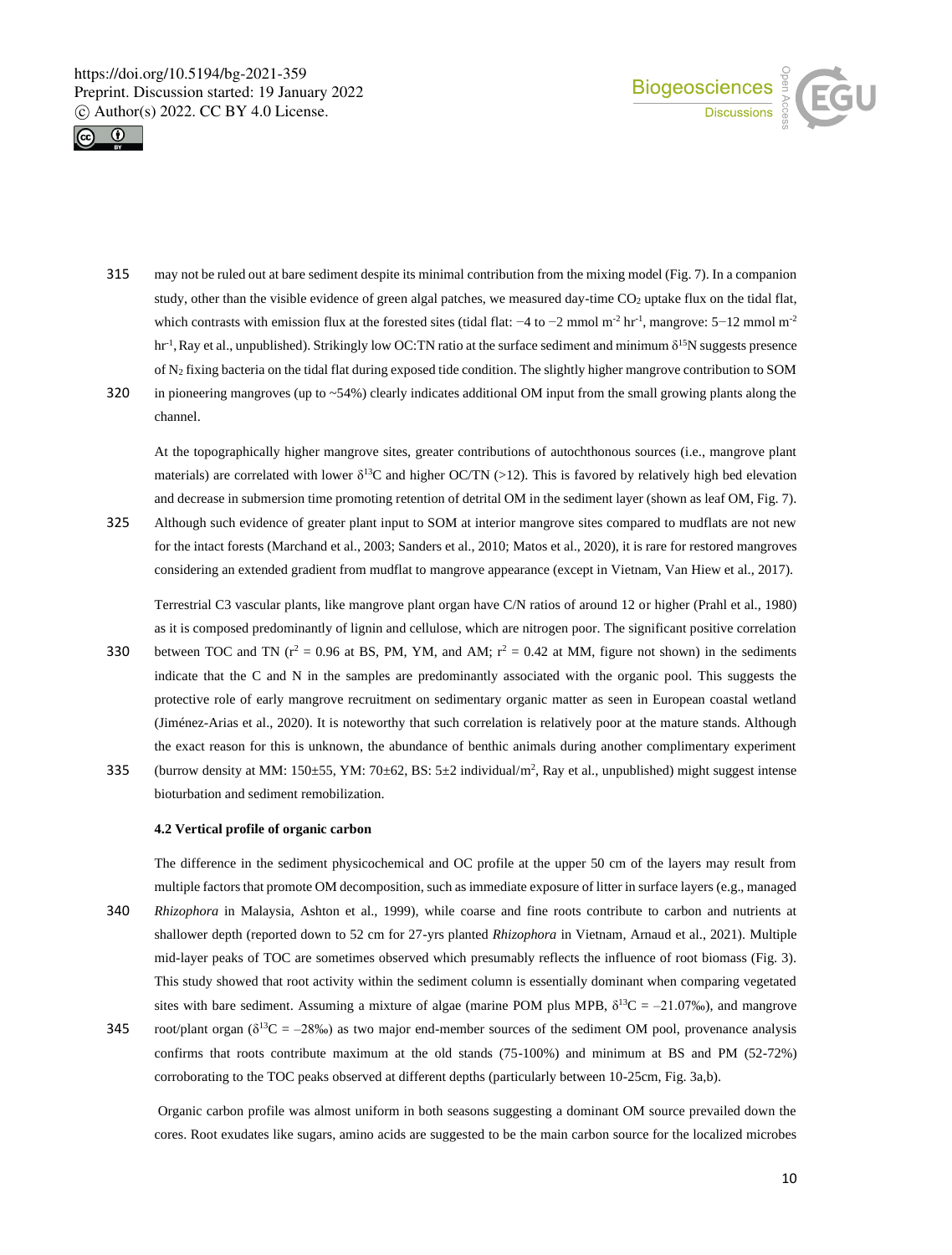



- 350 (Bouillon and Boschker 2006; Jiang et al., 2017). The role of burrowing crabs as carbon sink has also been reported at deeper soil layers of *Avicennia* stands in Kenya (40–80 cm, Andreetta et al., 2013) where burrowing sesarmids provide a continuous supply of fresh organic matter down the profile. At low tide, presence of water with low oxygen saturation, covering the bottom of the burrows avoids oxidation by creating an extension of sediment-air interface favoring greater OC accumulation (Kristensen, 2004; Smith III et al., 1991). The same study in Kenya reported greatest
- 355 OC concentration where crab population were maximum., otherwise hypo- or anoxic, and create an extension of costal marshes sediment-air interface favoring greater OC accumulation. In this study, bioturbation might play an important role in carbon accumulation at the sediment horizon of the older stands where higher benthic communities were found compared to the tidal flat and younger mangrove sites.
- The depth-wise relationships between sediment OC and porewater DOC are less obvious (Fig. 3, 5). Porewater DOC 360 varies disproportionally with OC. The distinct feature of vertical DOC profile is the non-uniform distribution of concentration with mangrove age in contrast with the relatively uniform profile at bare sediment. Porewater DOC in non-vegetated sediment is known to be primarily controlled by oxygen availability and the presence of microphytobenthos that could drive porewater dynamics via OC leaching compared to mangrove sediments. At the vegetated sites, fluorescence and hydrophobic DOC of high molecular weight is known to drastically increase in
- 365 anoxic coastal porewaters (Komada et al., 2004; Marchand et al., 2006). At the vegetated sites, porewater DOC concentrations shows higher concentrations with depth that is most likely a reflection of the net effect of diagenesis, subsurface transport and partial control via root uptake and release. Though salinity profile is not exactly like DOC, yet the salinity peaks at the sub surface depth, thereby a uniform pattern followed at AM and MM. This may lead us to hypothesize that water absorption by roots at the upper sediment may be augmented by the presence of radial
- 370 mangrove roots leading to an increase of salinity at some sites and gravitational percolation of salt water and DOC to greater depths. However, unlike porewater salinity that is lower in wet season than dry season due to rainwater dilution, DOC did not vary seasonally at adult mangrove and mature mangrove sites suggesting perennial source and retention in the sediment. The porewater profile of salinity and DOC in mangrove sediments is very rare in the literature. One such comprehensive dataset by Marchand et al. (2006) in French Guiana reported similar findings of higher DOC at
- 375 greater depth with mangrove ageing but no direct correlation with other co-variables. Like shown many years ago by Marchand et al. (2006), the influence of seasonal mangrove productivity and root activity on DOC vertical profile may be evident also for this study, however, detailed research is necessary to understand such relationship.

## **4.3. Increase of organic carbon with mangrove development**

- The average TOC concentration in the top 50 cm mangrove sediment (PM to MM) in Bakhawan Ecopark is lower 380  $(2.5\pm1.8 \,\mu\text{mol}\,\text{mg}^{-1})$  than the Indo-Pacific regions  $(9.9\pm5.2 \,\mu\text{mol}\,\text{mg}^{-1})$ . Donato et al., 2011), but comparable with the global mean (1.7 µmol mg<sup>-1</sup>, Kristensen et al., 2008) and other restored mangroves in SE Asia (e.g., 2.2±0.05 µmol mg<sup>-1</sup> in Vietnam, Dung et al., 2016) and China (4.2±0.3 µmol mg<sup>-1</sup>, Nam et al., 2016). Absence of peat organic layer at the sampled sites and fast decomposition observed in separate CO<sub>2</sub> emission measurement (benthic emission: 8 mmol m<sup>-2</sup> hr<sup>-1</sup> at upper limit of global range 0.25 to 10.4 mmol m<sup>-2</sup> hr<sup>-1</sup>, Bouillon et al., 2008, Ray et al., unpublished)
- 385 are the possible reasons behind such low to moderate OC in sediment. Besides that, rapid flushing out of POC favored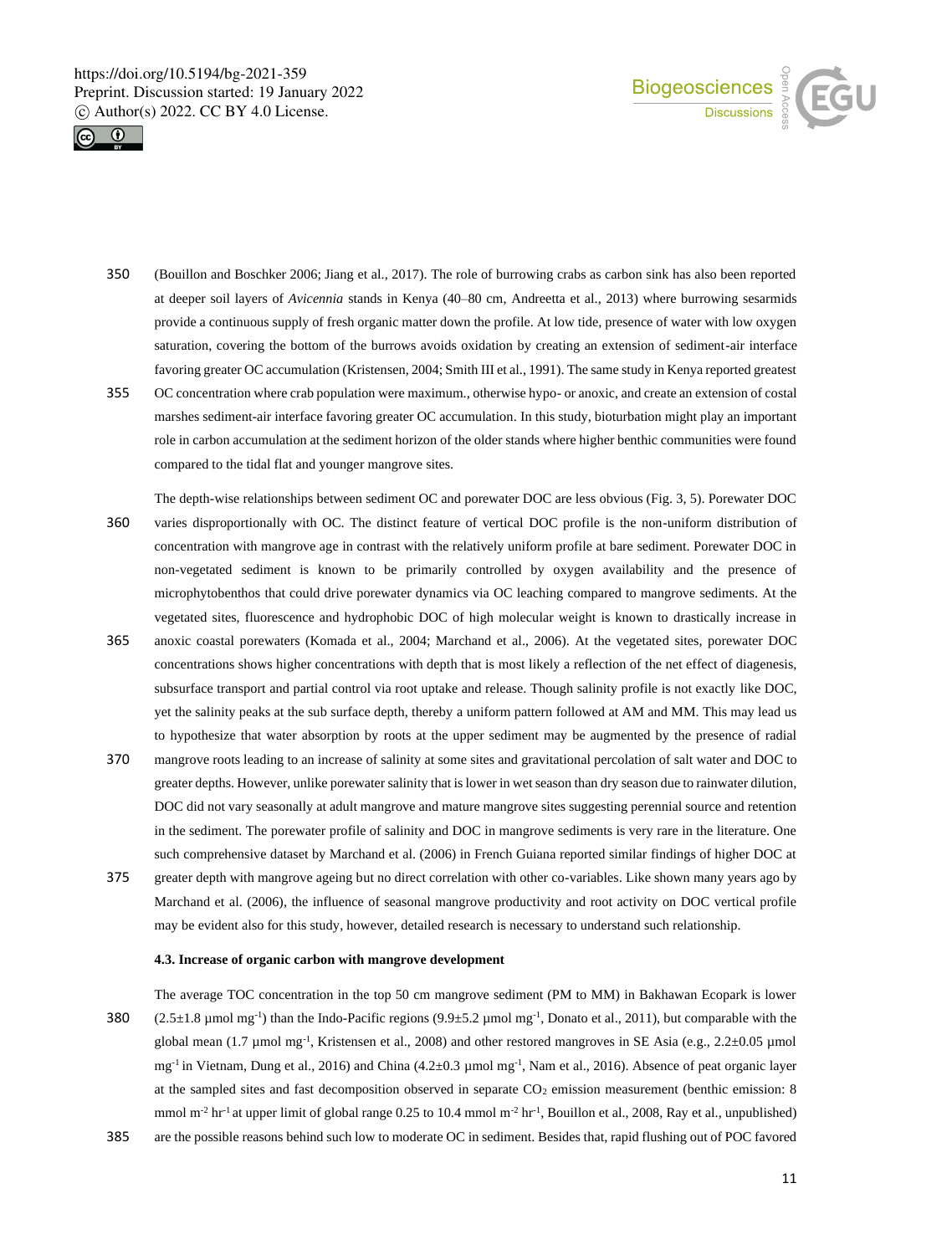



by the low-lying gentle elevation could account for the OC-poor state of the system. Isotope evidence of POC further indicate that it was sourced from the eroded mangrove soil composed of litter debris (mean around –25.0‰ for salinity  $0-25$ , Table S4) coming from the upstream and mangrove sites that flushed away via the channel to offshore  $(-25.0$ ‰ at salinity 33) at ebb time.

- 390 The present result shows that the development of restored mangrove forests could improve sediment OC as indicated by a clear progression in sediment TOC among the planted mangroves of different developmental stages leading towards soil maturity. The accumulation of OC in the mangrove sediment may be attributed to the increases in belowground root expansion with stand age (Salmo et al., 2014). Because of restricted water exchange with the seawater, mature *Rhizophora* stands accumulate higher mangrove derived OM (leaf litter and decomposing fine roots)
- 395 than the young and pioneering stand, therefore shows higher TOC. For the adult mangrove stands (AM) despite their moderate biomass, oxic conditions (positive ORP) may have favored OM decomposition in the wet season resulting into lower TOC than at MM. Such non-linear correlation of OC with mangrove chrono-sequence is in line with other works in the restored (Lunstrum and Chen, 2014; Van Hiew et al., 2017) and intact forests (Lovelock et al., 2010, Marchand et al., 2017).
- 400 Like TOC concentration, OC stock in sediment gradually increased with chrono-sequence which is consistent with other recent studies on mangrove plantations (Lunstrum and Chen, 2014; Van Hiew et al., 2017; Wang et al., 2021). Salmo et al., (2013) previously reported higher above ground biomass (AGB) in 17-yr old *Rhizophora* than the 12-yr old stands (101.8 versus 51.4 Mg ha<sup>-1</sup>) at the Bakhawan Ecopark. Fine root production has also been found to increase with AGB and contribute to sediment OC stock more in mature mangroves (Zhang et al., 2021). On a global basis,
- 405 OC stock is mostly reported for sediment cores of 1 m depth. If core depth is normalized to 50 cm, our results still give comparable estimates (3 to 77 Mg C ha<sup>-1</sup>) to the limited assessments of restored mangrove park, such as in north central Vietnam (54 to 84 Mg C ha<sup>-1</sup>, 0 to 27-yrs of *Kandelia obovats*; Van Hieu et al., 2017), Pichavaram (41 to 94 Mg C ha-1 , 12 to 21-yrs of *Rhizophora spp*. (Gnanamoorthy et al., 2019) and Bhitarkanika Conservation in India, (38 Mg C ha-1 , 5-yrs *Kandelia candel*, Bhomia et al., 2016). However, our stock estimate is lower than the organic soil of
- 410 oceanic setting in Sulawesi, Indonesia (c.a. 150-300 Mg C ha<sup>-1</sup>, more than 10 years of *R. apiculata*, Cameron et al., 2019). Sediment OC stock is largely dependent on vegetation biomass and extent of litter input. Salmo et al., (2014) reported that 17- and 18-year old *Rhizophora* stands at the Bakhawan Ecopark had 30–40 % lower AGB compared with the natural mangroves (150 ton ha<sup>-1</sup>) while 50-year old stands had similar AGB (132 ton ha<sup>-1</sup>) with natural mangroves. Another reason might be the river dominated mangrove settings which are known to transport high
- 415 allochthonous input and deposit mineral sediment that dilutes OM and lowers OC stocks than the marine settings where mangrove-derived OM increase carbon stock in the sediment (Jennerjahn, 2020). Another reason could be sediment reworking during restoration or plantation work that can mobilize OC at least from the top 10 cm of the sediment. The rapid turnover may lead to reduction in OC stock. From a more general perspective, sediment OC stock depends on the distribution of fine roots (Noguchi et al., 2020), and efficient redox-dependent decay processes like
- 420 sulfate reduction that promote OM preservation and increase OC stock in older stands isolated from the sea (Lambs et al., 2008).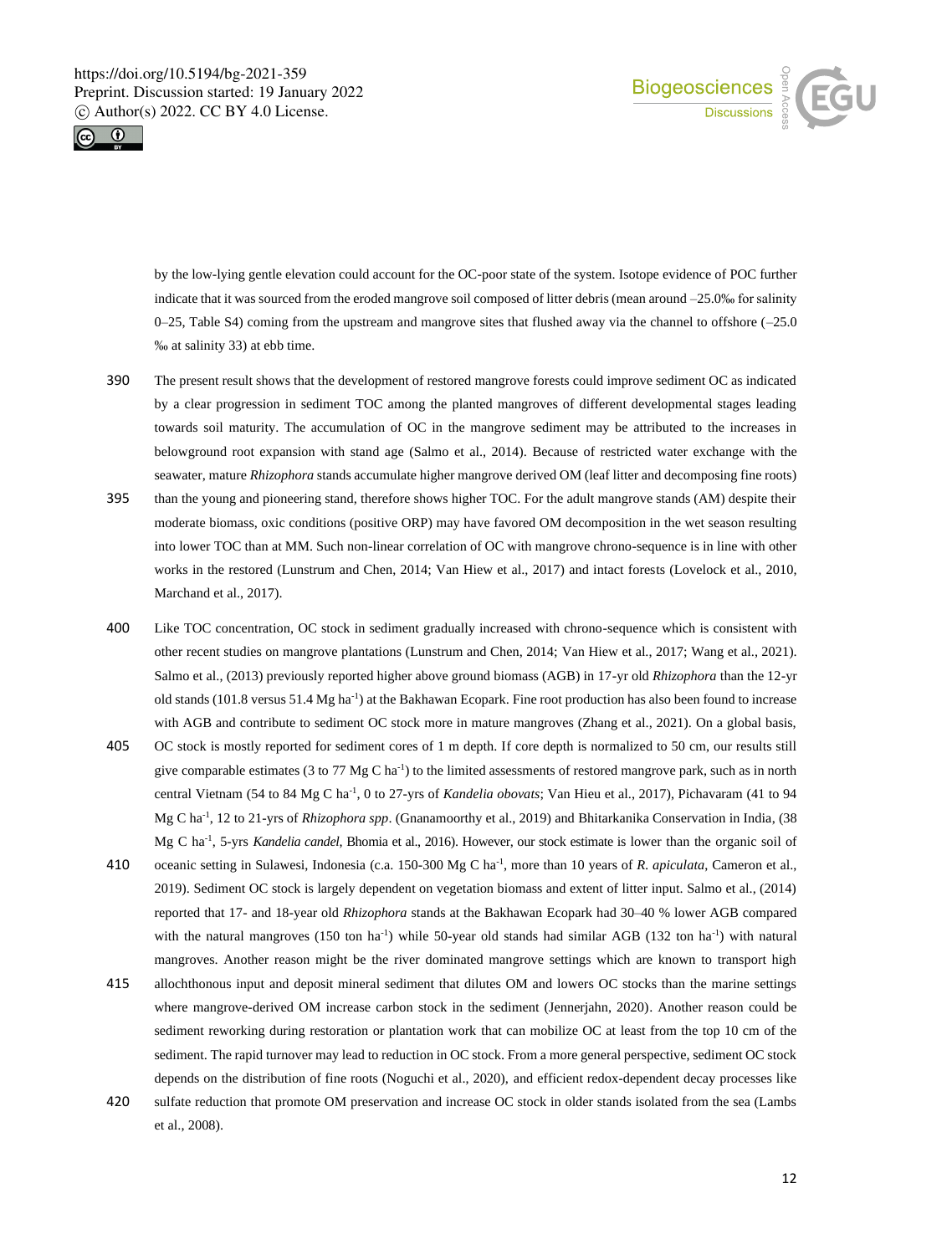



Increase in porewater DOC concentrations observed from tidal flat to pioneer mangrove then to older mangrove seems to reflect the increasing pattern of bulk OC (Fig. 2). With greater biomass, (mean tree height: PM <1m, YM 3-4m, AM 6-8m, MM 10-15m, data not shown), sediment TOC and porewater DOC concentration successively increased. 425 A similar trend for bulk and dissolved OC was observed in the naturally growing *Avicennia* dominated mangroves in

the Amazonian coastline (Marchand et al., 2006). With progression of chrono-sequence, we may infer that the higher the biomass, the higher the TOC, and the higher the DOC concentrations in the shallow sediments.

Organic carbon preservation in marine sediments can be influenced by the physical factors such as association of OC with the surface of sediment mineral particles, also known as OC loading (Kiel and Mayer, 2014). Sediment with high

- 430 SSA tend to be rich in clay, iron and aluminum and store greater amounts of OM than low-SSA soils due to intimate organo-mineral association (Mayer,1994). Therefore, OC loading can be considered as a proxy for blue carbon preservation and supply in marine system, although there has been no account of such result for mangroves worldwide. Our estimates of OC loading for the mangrove sediment and tidal flats (152 and 25 µmol C m<sup>-2</sup>) are within the range of continental margin sediment (40-80 μmol C m<sup>-2</sup>, Mayer, 1994), vegetated marine sediment (56-67 μmol C m<sup>-2</sup>,
- Miyajima and Hamaguchi, 2017), and floodplains (16-42 µmol C m<sup>-2</sup>, Goni et al., 2014), but much lower than in the high altitude soils where mineral phases are fully covered by rich-OM with high OC% (300-780 µmol C m<sup>-2</sup>, 5 to 10%; Wagai et al., 2009). At the Bakhawan Ecopark, variability of OC loading between mangrove sediment and tidal flat can be explained by the difference in spatial extent of individual sampled site. For example, when SSA was greater than 15 m<sup>2</sup> g<sup>-1</sup> (at AM and MM), significant negative correlation was observed between OC and SSA ( $r^2$  = 0.95, p
- 440  $\langle 0.01, n = 7$ , figure not shown) indicating that net accumulation rate of OC in these sites are not dependent on mineral particles but on mangrove-derived supply of OM. Whereas at BS with mean SSA <15 m<sup>2</sup> g<sup>-1</sup>, a quasi-significant positive relationship between these two variables suggests the possible role of physical sorption of OC in the riverine sediment mineral matrices for stabilization and sequestration of organic carbon ( $r^2 = 0.50$ ,  $n = 6$ ). Therefore, sediment in the mangroves does not share a common OC sequestration mechanism as with the pelagic continental shelf and 445 seagrass sediments.

#### **4.4 Accumulation of organic carbon**

## **4.4.1 Relevance of chrono-sequence approach**

Several studies have relied on direct measurement of carbon accumulation rates (CAR) by combining sedimentary C content and soil accumulation rates estimated from radioisotopes, <sup>210</sup>Pb and <sup>137</sup>Cs or natural markers like volcanic

- 450 ashes (Sanders et al., 2010). These CAR estimations are based on the assumption that sediment and OC accumulation are in a steady state during the period of accumulation/deposition. However, the "indirect way" or the chronosequential theory assumes that the temporal variations in soil properties in different aged sites fall into the same time trajectory of OC accumulation. This assumption requires a condition that these different sites had experienced similar driving factors of OC accumulation processes following tree growth after the restoration. While hydrological
- 455 processes such as hydroperiod and tidal regime are considered to be one of the important drivers of OC accumulation, it is considered that these conditions do not largely vary among the sites and have been relatively stable over the time window in concern  $($   $\sim$  30 years after restoration) given the same level of ground elevations which locate in the same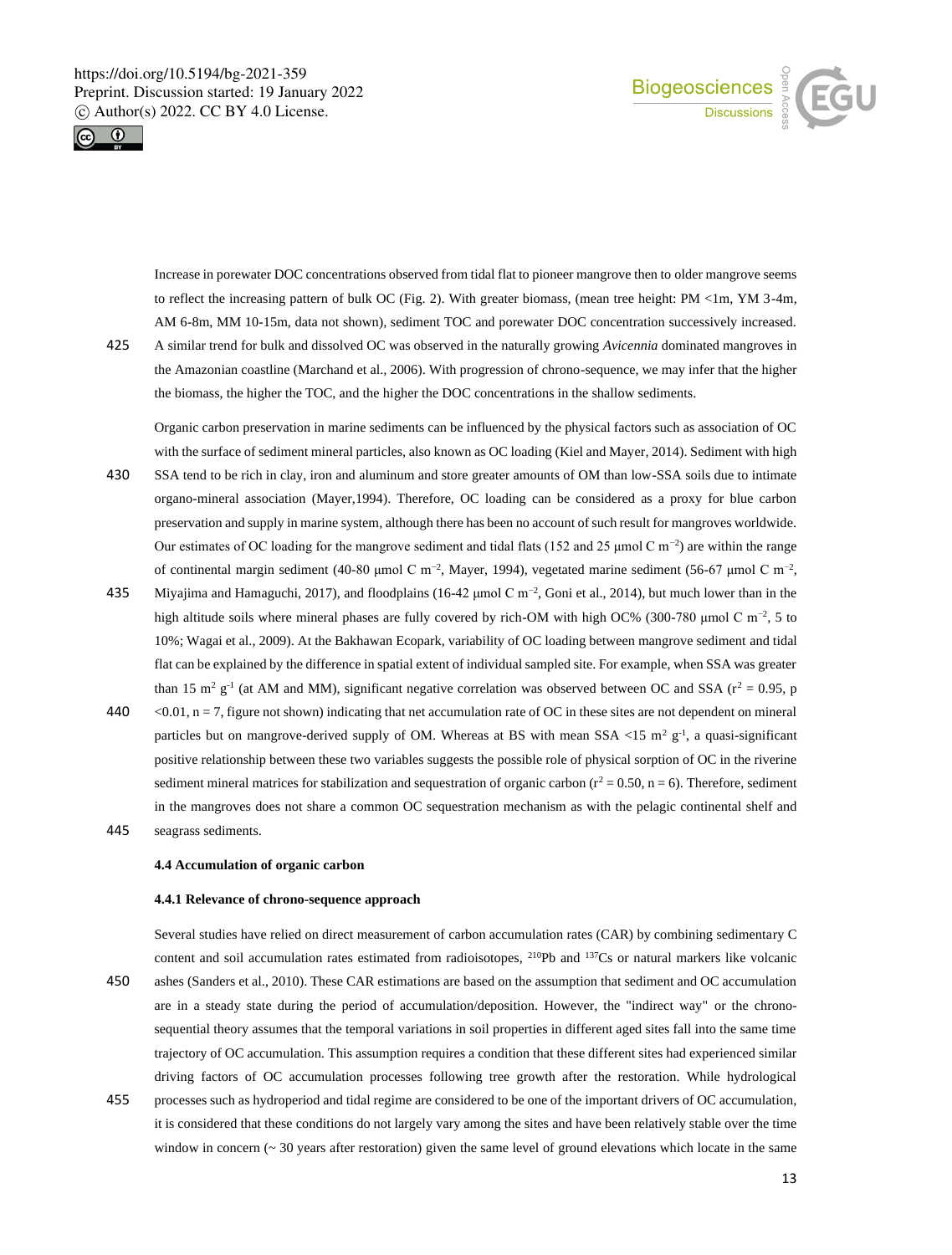



forest (Fig. 2). Also, given the significant fraction of mangrove contribution to SOC (Fig. 7), the influence of C inputs from external systems may not be a significant factor in shaping the OC accumulation trajectories in the sites. Only

460 the vegetation structures vary significantly among sites that may characterize the evolution of OC stock with forest age in our study site, Bakhawan Ecopark (Fig. 8). In addition, we consider that the AGB and BGB development in the sites follow a similar trajectory given the same level of soil salinity (Fig. 2) – one of the most important regulators of mangrove growth, and the same plantation spacing and species. Therefore, it is reasonable to consider that the OC accumulations in the different aged sites also follow the similar time trajectory, and thus Eq. (3) can be applied to 465 estimate CAR in our study site.

#### **4.4.2 Carbon sink capacity**

Buried OC in the sediment strongly depends on many environmental conditions such as mangrove forest productivity, deforestation and degradation rate, sediment accretion, topography, tidal regime, and bioturbation activities (Alongi, 2014, Pérez et al., 2018). Significant exponential and/or linear increase of OC stock with early mangrove age (till YM)

- 470 probably suggests that primary productivity might be key controlling factor for C accumulation (Fig. 8a). However, the correlation between the standing stock of sediment OC with ageing at the adult/matured stands are essentially not very significant, indicating that the size of the sediment OC pool at these two sites are not determined simply by the primary production of the vegetation but is also constrained significantly by some other biological or geophysical factors. Rates of OC accumulation defined by their respective slopes in the exponential curve (BS to MM) and linear
- 475 curve (YM to MM) at individual site of 50 cm depth (5.9 33 mol m<sup>-2</sup> yr<sup>-1</sup>, and 15.93 mol m<sup>-2</sup> yr<sup>-1</sup>, respectively, Fig. 8a,b) are well within the ranges by chrono-sequential analysis of 1m cores in restored  $(12.7 \text{ mol m}^2 \text{ yr}^1)$ , Lunstrum and Chen, 2014), intact (6 to 40 mol m<sup>-2</sup> yr<sup>-1</sup>, Marchand et al., 2017), or encroached mangroves (19 mol m<sup>-2</sup> yr<sup>-1</sup>, Kelleway et al., 2016). System specific variabilities such as sedimentation rate, decomposition rate, rate of litterfall and root production may cause such differences in CAR among the reported mangroves. It is noted that OC% in other
- 480 mangrove soils were on average 2 times higher than the Bakhawan sites due to high terrestrial input to this forest driven by historical land use changes.

#### **4.5 Implication of blue carbon chrono-sequence**

There is a crucial need to improve scientific understanding on blue C dynamics and to develop an appropriate framework for blue C assessment and monitoring mechanisms for future policy development. Achieving improved 485 scientific understanding on C sources, stocks and to monitor the changes in accumulation rate at the early development stage and adult stages would require practical tools and guidance to enable the conduct of proper C analyses. In this study, supply of OM from the mangrove vegetation, benthic algae and upstream sediment transport are recognized as controls of blue C at the mangrove sites and tidal flat. Impression of more mangrove-derived C input is evident with

mangrove development. Such apportionment of OC sources at different mangrove stand ages should be useful to

490 improve our future knowledge on origin of blue C in REDD+ accountings that is yet to register sedimentary OC within the reduced C emission scheme despite sediment being recognized as largest C pool in the mangrove ecosystem (Duarte et al., 2013). A prior knowledge on sources and character of OC (generally refractory or mangrove-derived and labile or algal-derived) would be beneficial for fostering mangrove plantation program. Greater mangrove-derived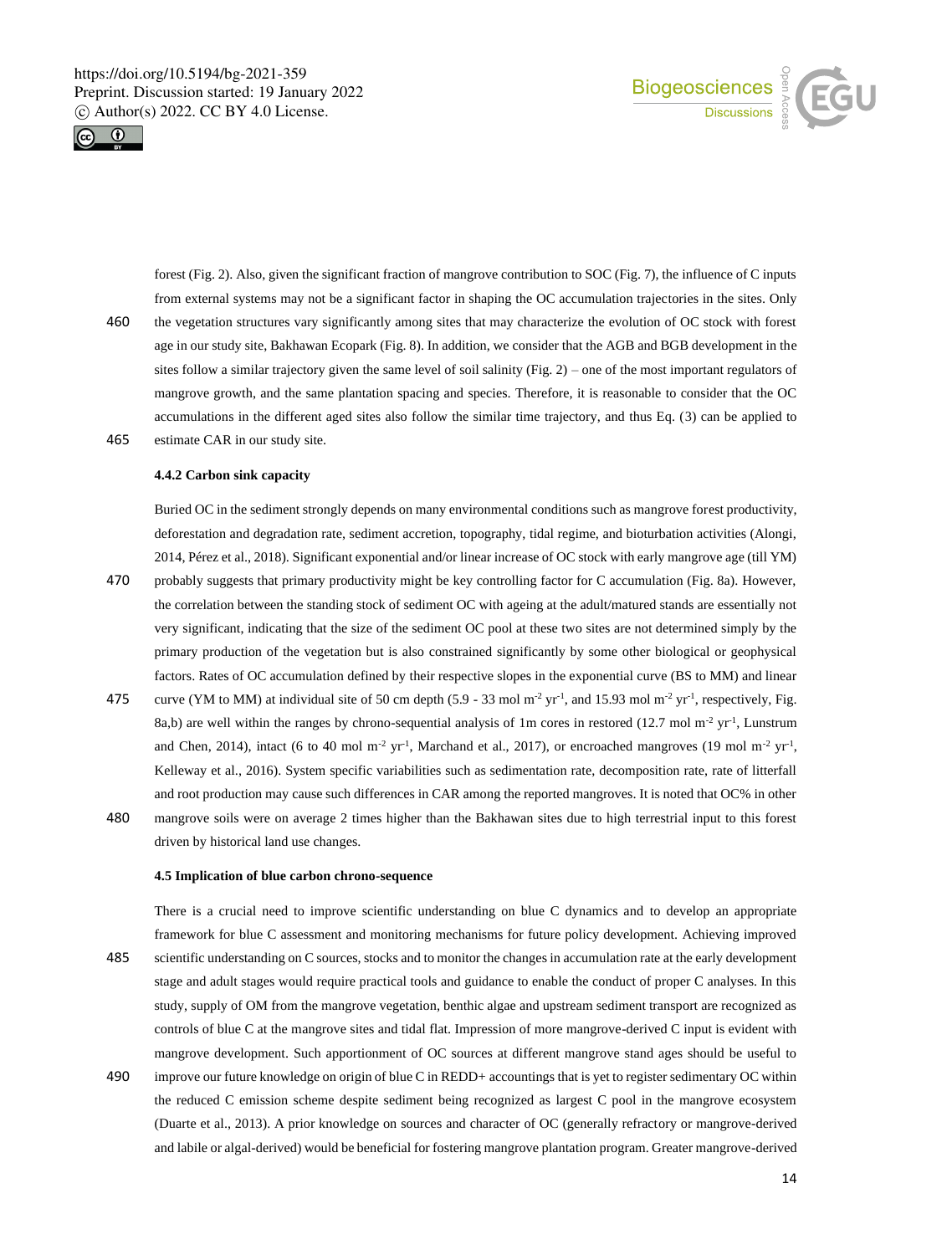



OC accumulation with ageing at the Bakhawan Ecopark might suggest long term storage of the refractory fraction, 495 hence an effective return to REDD+ strategy. Another perspective is that any attempt of quantifying OC stock and accumulation rate following a plantation program should be well recorded in the relevant carbon accounting programs. For example, the Verified Carbon Standard Methodology (www.verra.org) existing for mangrove restoration projects that is certified under the Cleaner Development Mechanism (CDM) program of the United Nations Framework Convention on Climate Change (UNFCCC, 2011) assumes CAR for 0–20 years mangrove as 4 mol m<sup>-2</sup> y<sup>-1</sup> after 500 plantation (Lunstrum and Chen, 2014), which is 4 times lower than our chrono-sequence based estimate (~16 mol m<sup>-</sup>  $2 y<sup>-1</sup>$ , linear slope for YM to MM stands). In IPCC 2013 supplementary (Tier 1, chapter 1), default CO<sub>2</sub> emission factor from tidal flat was set to be 0, while it was  $-14$  mol m<sup>-2</sup> y<sup>-1</sup> (negative means accumulation) for the planted/rehabilitated

Such assumption may lead to severely underestimated actual blue carbon sink capacity of the mangroves and 505 consequently carbon emission value. Therefore, a differential yet steady trend of blue C potential based on short-term chrono-sequence can help define the utility of a mangrove restoration efforts.

mangroves, latter is in line with the older mangroves at Bakhawan Ecopark, but not with each developmental stage.

#### **5. Conclusion**

This study is a first attempt to apply a chrono sequence (or space-for-time substitution) approach to evaluate the distribution and accumulation rate of carbon in a 30 year (max age) restored mangrove forest. From this study, it is

510 clearly seen that mangrove tree development coincided with sediment OC concentration and accumulation, hence mangrove plantations are expected to accelerate OC sequestration at early plantation stage. Source apportionment of sedimentary OM suggests higher contribution of mangrove vegetation upland and riverine POM plus benthic algae down the tidal flat. The accumulation of OC in the sediment may be attributed to the increases in belowground root expansion with stand age. This chrono-sequence based estimates of OC stock and accumulation rate can be useful 515 reference for setting up carbon accounting in the *Rhizophora*-dominated mangrove restoration projects.

#### **Acknowledgement**

We are grateful to the Japan International Cooperation Agency (JICA) and Japan Science and Technology Agency (JST) through the Science and Technology Research Partnership for Sustainable Development Program (SATREPS) 520 for financially supporting the Project "Comprehensive Assessment and Conservation of Blue Carbon Ecosystems and

their Services in the Coral Triangle (Blue*CARES*)". We thank Jesus Abad, John Michael Aguilar, Dominic Bautista, Bryan C. Hernandez and Mr. Tsuyoshi Kanda for their assistance during field surveys. We are grateful for the overall support given by the University of the Philippines, Diliman and Aklan State University to the project.

# 525 **Competing interests**

The authors declared no potential conflict of interests.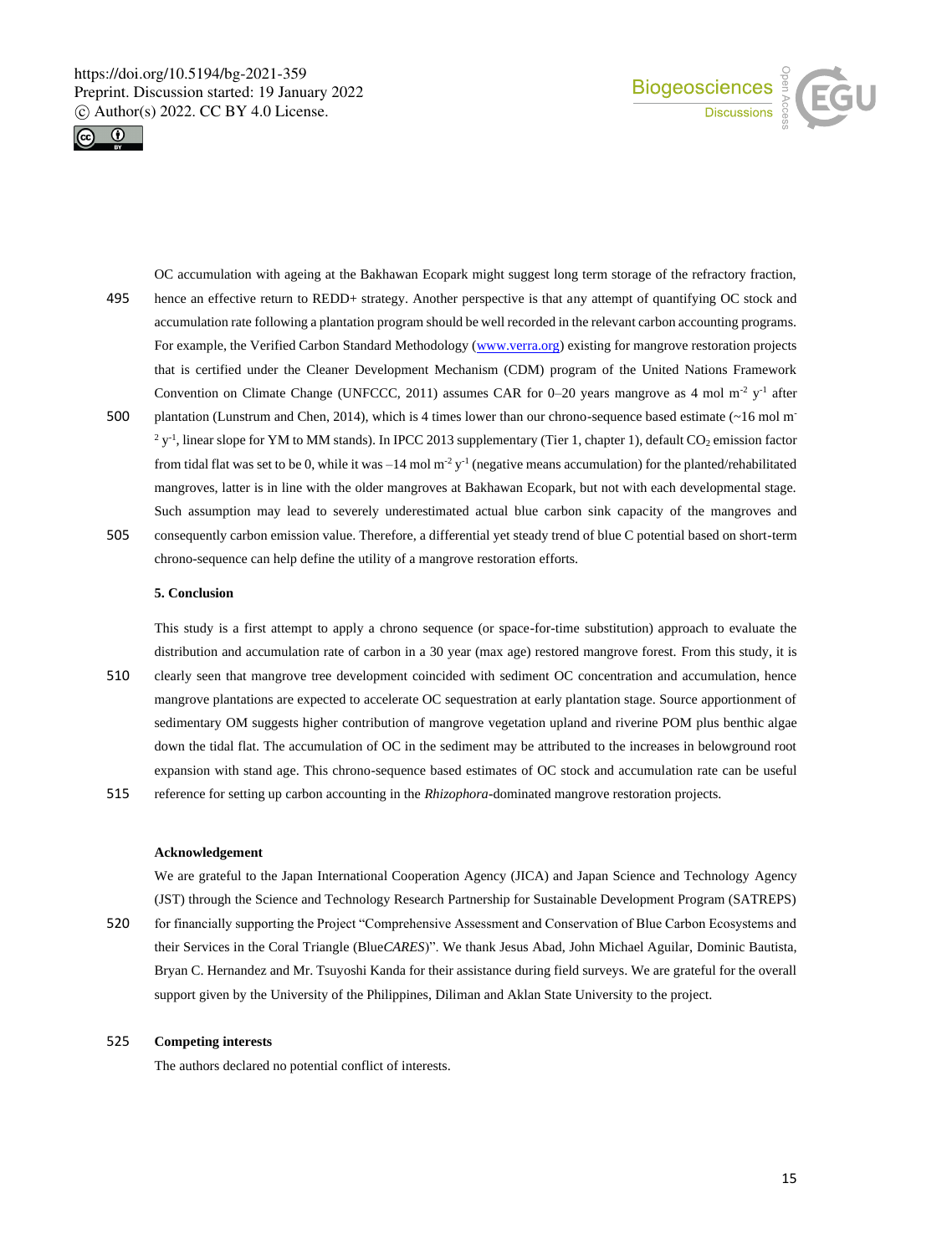



#### **References**

- 530 Alongi, D.M: Carbon cycling and storage in mangrove forests, Ann. Rev. Mar. Sci. 6, 195–219, doi: 10.1146/annurevmarine-010213-135020, 2014.
	- Alongi, D.M.: Global Significance of Mangrove Blue Carbon in Climate Change Mitigation, Sci*.,* 2*,* 67, doi:10.3390/sci2030067 2020.
- Alongi, D.M., Sasekumar, A., Chong, V.C., Pfitzner, J., Trott, L.A., Tirendi, F., Dixon, P., and Brunskill, G.J.: 535 Sediment accumulation and organic material flux in a managed mangrove ecosystem: estimates of land–ocean– atmosphere exchange in peninsular Malaysia, Mar. Geo., 208, 383–402, doi:10.1016/j.margeo.2004.04.016, 2004.
	- Ashton, E.C., Hogarth, P. J.. and Ormond, R.: Breakdown of mangrove leaf litter in a managed mangrove forest in Peninsular Malaysia, Hydrobiologia, 413: 77–88, 1999.
- 540 Arnaud, M., Morris, P.J., and Baird, A.J.: Fine root production in a chronosequence of mature reforested mangroves, New Phytologist, doi: 10.1111/nph.17480., 2021.
	- Andreetta, A., Fusi, M., Cameldi, I., Cimò, F., Carnicelli, S., and Cannicci, S.: Mangrove carbon sink, Do burrowing crabs contribute to sediment carbon storage? Evidence from a Kenyan mangrove system, J. Sea Res., 85: 524- 533, doi: 10.1016/j.seares.2013.08.010, 2014.
- 545 Bhomia, R.K., MacKenzie, R.A., Murdiyarso, D., Sasmito, S.D., and Purbopuspito, J.: Impacts of land use on Indian mangrove forest carbon stocks: implications for conservation and management, Ecol. Appl., 26, 1396e1408, doi: 10.1890/15-2143, 2016
	- Brown, R.D., Marotta, H., and Peixoto, R.B.: Hypersaline tidal flats as important "blue carbon" systems: a case study from three ecosystems, Biogeosciences. 18, 2527–2538. doi: 10.5194/bg-18-2527-2021, 2021.
- 550 Boto, K.G., and Wellington, J.T.: Soil characteristics and nutrient status in a Northern Australian mangrove forest, Estuaries, 7, 61–69, doi: 10.2307/1351957, 1984.
	- Bouillon, S., and H. T. S. Boschker.: Bacterial carbon sources in coastal sediments: a cross-system analysis based on stable isotope data of biomarkers, Biogeosciences, 3, 175–185, doi: 10.5194/bg-3-175-2006, 2006.
- Cadaweng, E. A. and Aguirre, J. A.N.: Forest from the mud: the Kalibo experience. in: In Search of Excellence: 555 Exemplary Forest Management in Asia and the Pacific, edited by: P.B. Durst, C. Brown, H.D. Tacio and M. Ishikawa, Bangkok, Thailand: FAO, 39-48, 2005.
	- Cameron, C., Hutley, L.B., Friess, D.A., et al.: Community structure dynamics and carbon stock change of rehabilitated mangrove forests in Sulawesi, Indonesia, Ecol. Appl., 29, e01810, doi: 10.1002/eap.1810, 2019.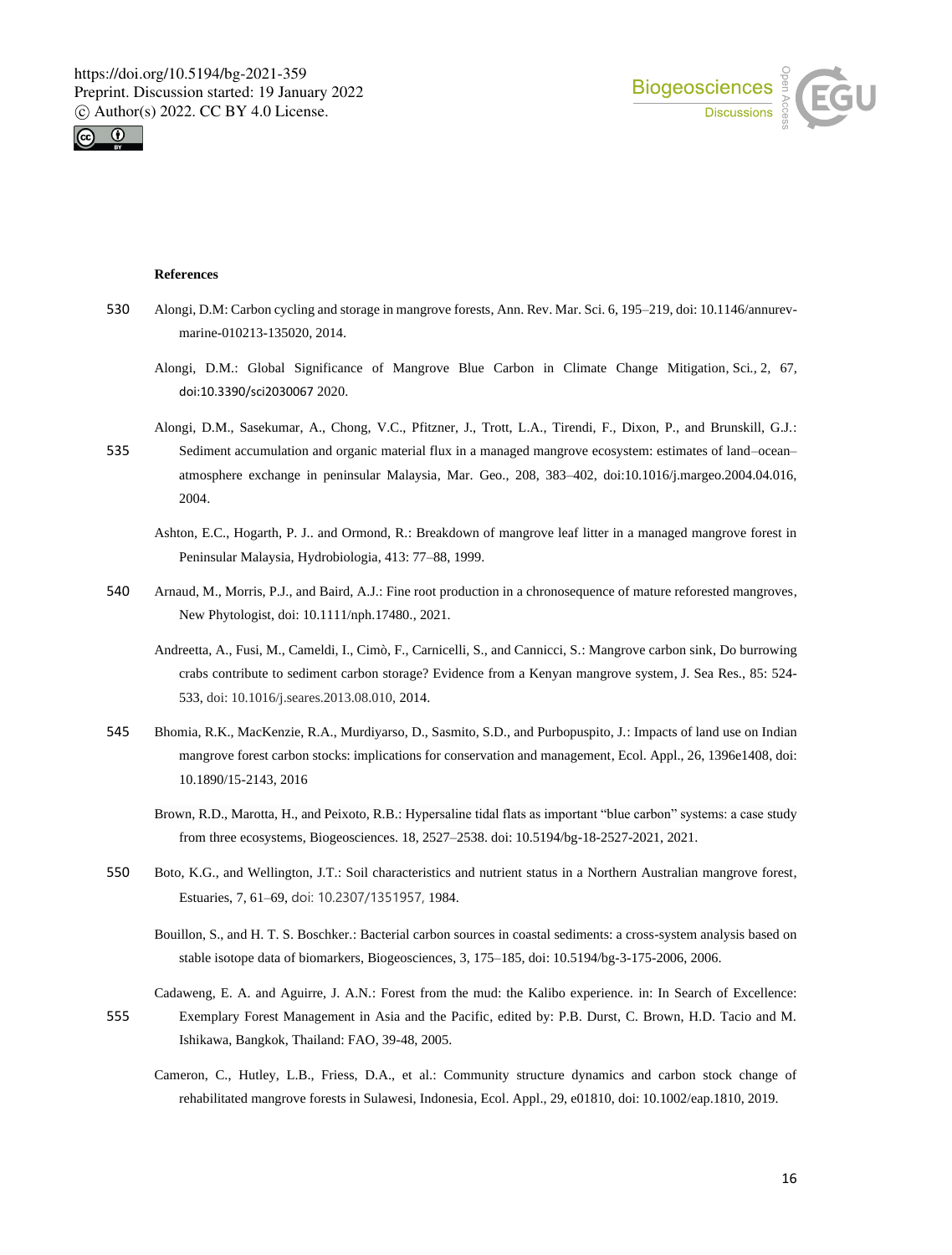



- Chen, J., Wang, D., Li, Y., Yu, Z., Chen, S., Hou, X., White, J.R., and Chen, Z.,:The carbon stock and sequestration 560 rate in tidal flats from coastal China, Global Biogeochem. Cy., 34(11), p.e2020GB006772, doi: 10.1029/2020GB006772, 2020.
	- Donato, D.C, Kauffman, J.B., Murdiyarso, D., Kurnianto, S., Stidham, M., and Kanninen, M.: Mangroves among the most carbon-rich forests in the tropics, Nature Geosci., 4: 293-297, doi: 10.1038/ngeo1123, 2011.
- Dung, L.V., Tue, N.T., Nhuan, M.T., and Omori, K.: Carbon storage in a restored Mangrove forest in Can Gio 565 Mangrove Forest Park, Mekong Delta, Vietnam, Forest Ecol. Manag., 380, 31–40, doi: 10.1016/j.foreco.2016.08.032, 2016.
	- Duarte, C.M., Losada, I.J., Hendriks, I.E., Mazarrasa, I., and Marbà, N.: The role of coastal plant communities for climate change mitigation and adaptation, Nature Climate Change, 3(11): 961-968, doi: 10.1038/nclimate1970, 2013.
- 570 Duncan, C., Primavera, J.H., Pettorelli, N., Thompson, J.R., Loma, R.J.A., and Koldewey, H.J.: Rehabilitating mangrove ecosystem services: A case study on the relative benefits of abandoned pond reversion from Panay Island, Philippines, Mar. Pollut. Bull., 109(2): 772-782, doi: 10.1016/j.marpolbul.2016.05.049, 2016.
- Gnanamoorthy, P., Selvam, V., Ramasubramanian, R., Chakraborty, S., Pramit, D., and Karipot, A.: Soil organic carbon stock in natural and restored mangrove forests in Pichavaram south-east coast of India, Indian J. Geo-Mar. 575 Sci., 48, 2019, 801-808, 2019.
	- Gontharet, S., Mathieu, O., Lévêque, J., Milloux, M.J., Lesourd, S., Philippe, S., Caillaud, J., Gardel, A., Sarrazin, M., and Proisy, C.: Distribution and sources of bulk organic matter (OM) on a tropical intertidal mud bank in French Guiana from elemental and isotopic proxies, Chemical Geology, 376: 1-10, doi: 10.1016/j.chemgeo.2014.03.009, 2014.
- 580 Goni, M.A., Moore, E., Kurtz, A., Portier, E., Alleau, Y., and Merrell, D.: Organic matter compositions and loadings in soils and sediments along the Fly River, Papua New Guinea, .Geochim. Cosmochim. Ac., 140: 275-296, doi: 10.1016/j.gca.2014.05.034, 2014.
	- Hatje, V., Masqué, P., Patire, V.F., Dórea, A., and Barros, F.: Blue carbon stocks, accumulation rates, and associated spatial variability in Brazilian mangroves, Limnol. Oceanogr., 9999: 1–14, doi: 10.1002/lno.11607, 2020.
- 585 Howard, J., Sutton-Grier, A., Herr, D., Kleypas, J., Landis, E., Mcleod, E., Pidgeon, E., and Simpson, S.: Clarifying the role of coastal and marine systems in climate mitigation, Front. Ecol. Environ., 15(1): 42-50, doi: 10.1002/fee.1451, 2017.
	- Jennarjahn, T.C.: Relevance and magnitude of 'Blue Carbon' storage in mangrove sediments: Carbon accumulation rates vs. stocks, sources vs. sinks, Estuar. Coast. Shelf S., 247, 107027, doi:10.1016/j.ecss.2020.107027, 2020.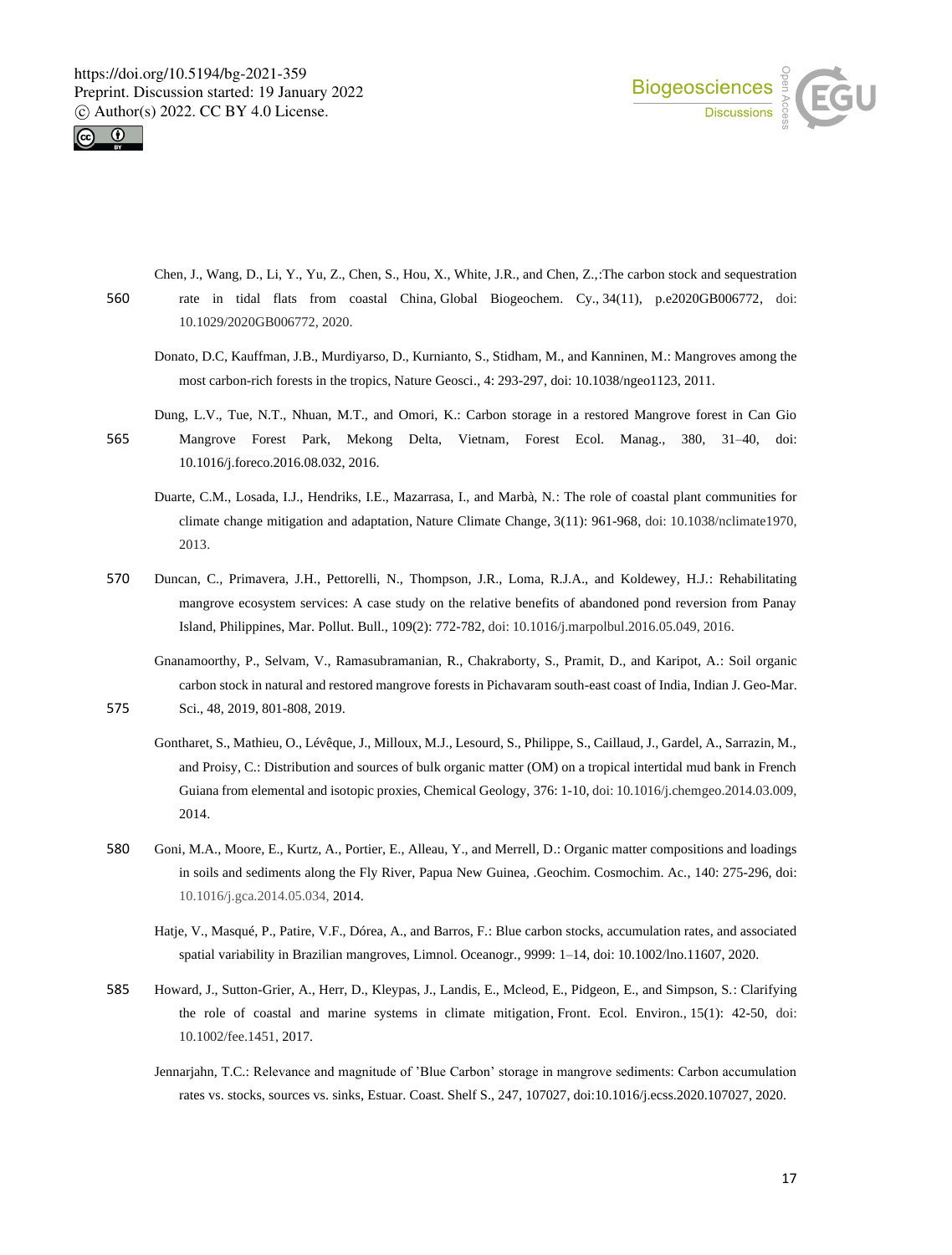



- 590 Jiménez-Arias, J.L., Morris, E., Rubio-de-Inglés, M.J., Peralta, G., García-Robledo, E., Corzo, A., and Papaspyrou, S.: Tidal elevation is the key factor modulating burial rates and composition of organic matter in a coastal wetland with multiple habitats, Sci. Total Environ., 724: 138205, doi: 10.1016/j.scitotenv.2020.138205, 2020.
- Kauffman, J., Arifanti, V.B., Hernandez Trejo, H., del Carmen Jesús García, M., Norfolk, J., Cifuentes, M., Hadriyanto, D. and Murdiyarso, D.: The jumbo carbon footprint of a shrimp: carbon losses from mangrove 595 deforestation, Front. Ecol. Environ., 15(4): 183-188, doi: /10.1002/fee.1482, 2017.
	- Kelleway, J.J., N. Saintilan, P.I. Macreadie, C.G. Skilbeck, A. Zawadzki, and P.J. Ralph.: Seventy years of continuous encroachment substantially increases 'blue carbon' capacity as mangroves replace intertidal salt marshes, Glob. Change Biol., 22 (3): 1097–1109, doi: 10.1111/gcb.13158, 2016.
- Keil, R. G., and Mayer, L.M.: Mineral matrices and organic matter, in: Treatise on Geochemistry: Organic 600 Geochemistry 2nd Edition Volume 12, edited by: Falkowski , P.G., Freeman, K.H., Holland, H. and Turekian, K., Elsevier, Amsterdam, Netherlands, doi:10.1016/B978-0-08-095975-7.01024-X, 337-359, 2014.
	- Komada, T., Reimers, C.E., Luther III, G.W., and Burdige, D.J.: Factors affecting dissolved organic matter dynamics in mixed-redox to anoxic coastal sediments, Geochim. Cosmochim. Ac., 68(20): 4099-4111, 2004.

Kristensen, E.: Mangrove crabs as ecosystem engineers; with emphasis on sediment processes, J. Sea Res., 59, 30– 605 43, doi: 10.1016/j.seares.2007.05.004, 2008.

- Kusumaningtyas, M.A., Hutahaeanc, A.A., Fischerd, H.W., Pérez-Mayod, M., Ransby, D., and Jennerjahn, T.C.: Variability in the organic carbon stocks, sources, and accumulation rates of Indonesian mangrove ecosystems, Estuar. Coast. Shelf S., 218, 310-323, doi: 10.1016/j.ecss.2018.12.007, 2019.
- Lambs, L., Muller, E., and Fromard, F.: Mangrove trees growing in a very saline condition but not using seawater, 610 Rapid Commun. Mass Spectrom., 22: 2835–2843, doi: 10.1007/s10021-010-9329-2, 2008.
	- Lovelock, C.E., Sorrell, B.K., Hancock, N., Hua, Q., and Swales, A.: Mangrove forest and soil development on a rapidly accreting shore in New Zealand, Ecosystems, 13(3): 437-451, doi: 10.1007/s10021-010-9329-2, 2010.
	- Lunstrum, A., and Chen, L.: Soil carbon stocks and accumulation in young mangrove forests, Soil Biol. Biochem., 75, 223-232, doi: 10.1016/j.soilbio.2014.04.008, 2014.
- 615 MacKenzie, R.A., Foulk, P.B., Klump, J.V., Weckerly, K., Purbospito, J., Murdiyarso, D., Donato, D.C. and Nam, V.N.: Sedimentation and belowground carbon accumulation rates in mangrove forests that differ in diversity and land use: a tale of two mangroves, Wetl. Ecol. Manag., 24(2): 245-261, doi: 10.1007/s11273-016-9481-3, 2016.
	- Marchand, C.,: Soil carbon stocks and burial rates along a mangrove forest chronosequence (French Guiana), Forest Ecol. Manag., 384: 92-99, doi: 10.1016/S0272-7714(02)00134-8, 2017.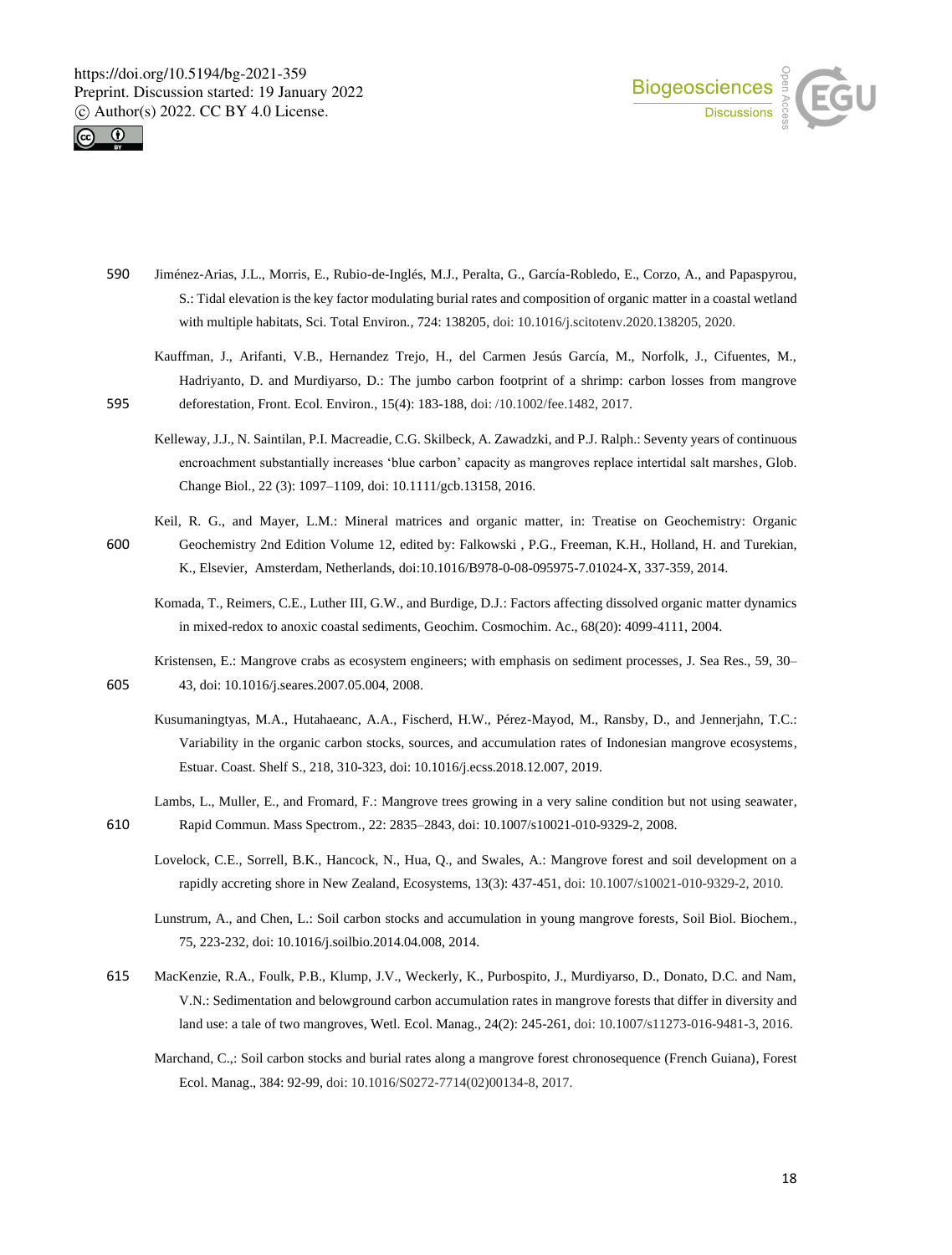



- 620 Marchand, C., Lallier-Vergès, E., and Baltzer, F.: The composition of sedimentary organic matter in relation to the dynamic features of a mangrove-fringed coast in French Guiana, Estuar. Coast. Shelf S., 56: 119–130, doi: 10.1016/S0272-7714(02)00134-8, 2003.
- Marchand, C., Albe´ric, P., Lallier-Verge`s, E., and Baltzer, F.: Distribution and characteristics of dissolved organic matter in mangrove sediment pore waters along the coastline of French Guiana, Biogeochemistry, 81:59–75, 625 doi:10.1007/s10533-006-9030-x, 2006.
	- Matsumoto, K., Takanezawa, T., and Ooe, M.: Ocean tide models developed by assimilating TOPEX/POSEIDON Altimeter Data into hydrodynamical model: a global model and a regional model around Japan, J. Oceanogr., 56: 567–581, 200.
- Matos, C.R., Berrêdo, J.F., Machado, W., Sanders, C.J., Metzger, E., and Cohen, M.C.: Carbon and nutrient 630 accumulation in tropical mangrove creeks, Amazon region, Mar. Geo., 429: 106317, doi:10.1016/j.margeo.2020.106317, 2020.
	- Mayer, L.M.: Relationships between mineral surfaces and organic carbon concentrations in soils and sediments, Chem. Geol., 114: 347–363, doi:10.1002/lno.10478, 1994.
- Miyajima, T., Hori, M., Hamaguchi, M., Shimabukuro, H., and Yoshida, G.: Geophysical constraints for organic 635 carbon sequestration capacity of Zostera marina seagrass meadows and surrounding habitats, Limnol. Oceanogr., 62(3): 954-972, doi:10.1002/lno.10478, 2017.
	- Miyajima, T., Y. Tsuboi, Y. Tanaka, and I. Koike.: Export of inorganic carbon from two Southeast Asian mangrove forests to adjacent estuaries as estimated by the stable isotope composition of dissolved inorganic carbon, J. Geophys. Res., 114: G01024, doi:10.1029/2008JG000861, 2009.
- 640 Nellemann, C., Corcoran, E., Duarte, C.M., Valdés, L., De Young, C., Fonseca L, and Grimsditch, G.: Blue carbon: a rapid response assessment. United Nations Environment Programme, GRID-Arendal, 2009.
	- Nam, V.N., Sasmito, S.D., Murdiyarso, D., Purbopuspito, J., and MacKenzie, R.A.: Carbon stocks in artificially and naturally regenerated mangrove ecosystems in the Mekong Delta, Wetl. Ecol. Manag., 24:231–244, doi: 10.1007/s11273-015-9479-2, 2016.
- 645 Nilsson, C. and Wilson, S.D.: Convergence in plant community structure along a disparate gradient: are lakeshores inverted mountainsides?, The American Naturalist, 137: 774-790, doi: 10.1086/285193, 1991.
	- Nordhaus, I., Salewski, T., and Jennerjahn, T.C.: Interspecific variations in mangrove leaf litter decomposition arerelated to labile nitrogenous compounds, Estuar. Coast. Shelf. S., 192:137-148, doi:10.1016/j.ecss.2017.04.029, 2017.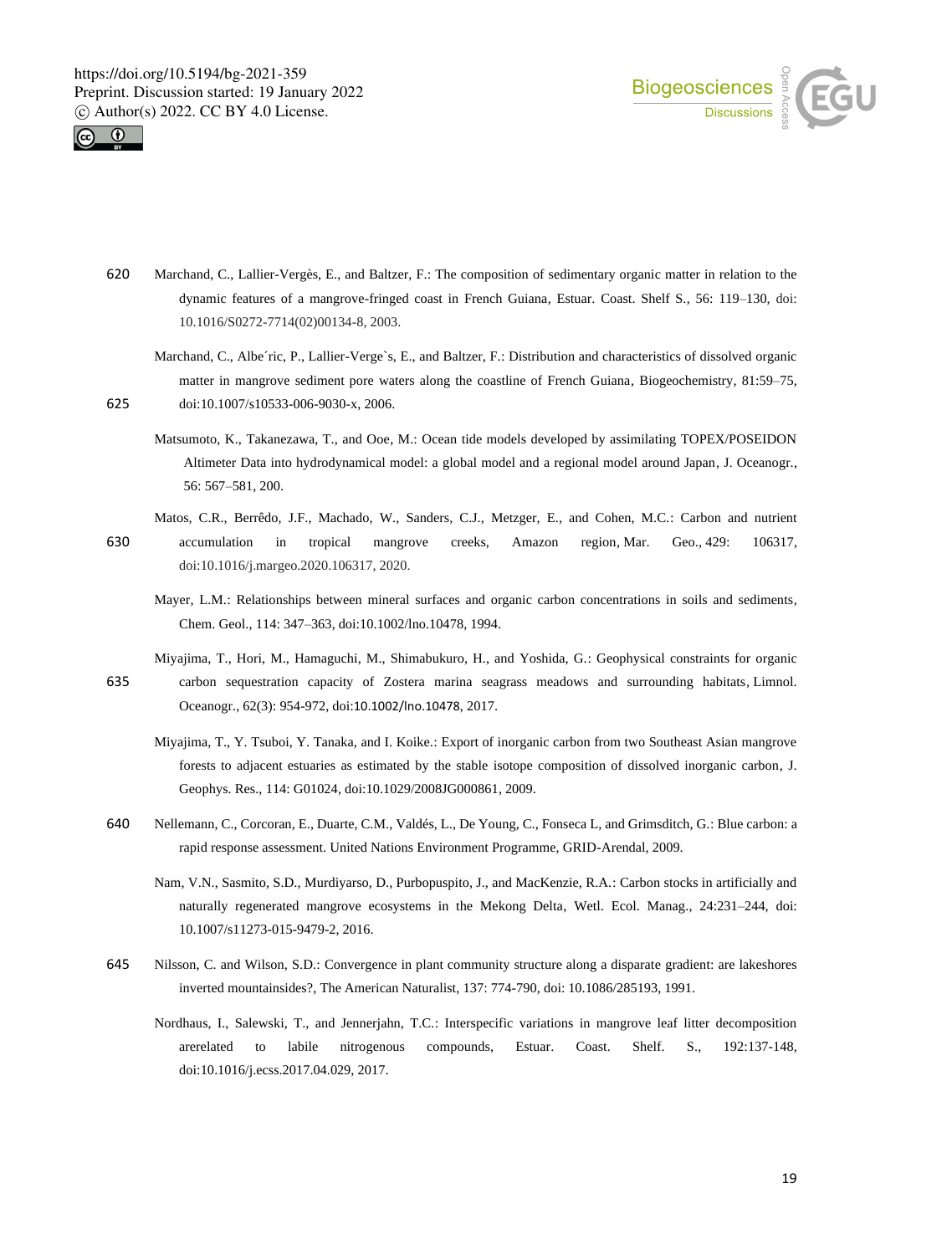



- 650 Noguchi, K., Poungparn, S., Umnouysin, S., Patanaponpaiboon, P., Duangnamol, D., Yoneda, R., Utsugi, H., Sato, T., and Tabuchi, R.: Biomass and Production Rates of Fine Roots in Two Mangrove Stands in Southern Thailand, JARQ. 54(4): 349-360, doi:10.6090/jarq.54.349, 2020.
	- Parnell, A.C., Inger, R., Bearhop, S. and Jackson, A.L.: Source partitioning using stable isotopes: coping with too much variation, PloS one, 5(3): e9672, doi:10.1371/journal.pone.0009672, 2010.
- 655 Pe´rez, A., Libardoni, B.G., Sanders, C.J.: Factors influencing organic carbon accumulation in mangrove ecosystems, Biol. Letters, 14: 20180237, doi:10.1098/rsbl.2018.0237, 2018.
	- Pickett, S.T.A.: Space-for-time substitution as an alternative to long-term studies, in: Long-term studies in ecology, edited by: Likens G. E., Springer, 110-135, 1989.
- Primavera, J.H., Sadaba, R.S., Lebata, M.J.H.L., and Altamirano, J.R.: Handbook of Mangroves in the Philippines 660 Panay, SEAFDEC Aquaculture Department, Iloilo, Philippines, 106, 2004.
	- Salmo, S.G., Lovelock, C., and Duke, N.C.: Vegetation and soil characteristics as indicators of restoration trajectories in restored mangroves, Hydrobiologia, 720**:** 1–18, doi:10.1007/s10750-013-1617-3, 2013.
	- Prahl, F.G., Bennett, J.T., and Carpenter, R.: The early diagenesis of aliphatic hydrocarbons and organic matter in sedimentary particulates from Dabob Bay, Washington, Geochimic. Cosmochim. Ac., 44, 1967–1976, 1980.
- 665 Prasad, M.B.K., Kumar, A., Ramanathan, A.L., and Datta, D.K.: Sources and dynamics of sedimentary organic matter in Sundarban mangrove estuary from Indo-Gangetic delta, Ecological Processes, 6:8, doi:10.1186/s13717-017- 0076-6, 2017.
	- Pendleton, L., Donato, D.C., Murray, B.C., Crooks, S., Jenkins, W.A., Sifleet, S., Craft, C., Fourqurean, J.W., Kauffman, J.B., Marbà, N.. and Megonigal, P.: Estimating global "blue carbon" emissions from conversion and
- 670 degradation of vegetated coastal ecosystems, PLoS One, 7(9): e43542, doi: 10.1371/journal.pone.0043542, 2012.
	- Ranjan, R.K., Routh, J., Ramanathan, A.L., and Klump, J.V.: Elemental and stable isotope records of organic matter input and its fate in the Pichavaram mangrove-estuarine sediments (Tamil Nadu, India, Mar. Chem., 126, 163– 172, doi: 10.1016/j.marchem.2011.05.005, 2011.
- Ray, R., Michaud, E., Aller, R.C., Vantrepotte, V., Gleixner, G., Walcker, R., Devesa, J., Le Goff, M., Morvan, S. and 675 Thouzeau, G.: The sources and distribution of carbon (DOC, POC, DIC) in a mangrove dominated estuary (French Guiana, South America), Biogeochemistry, 138(3), 297–321. doi:10.1007/ s10533-018-0447-9, 2018.
- Ray, R., Thouzeau, G., Walcker, R., Vantrepotte, V., Morvan, S., Devesa, J., Le Goff, M., and Michaud, E.: Mangrove-derived organic and inorganic carbon export to the Atlantic Ocean? Time series study in the Guianese estuarine system, Latin America, J. Geophys. Res. Biogeo., 125: 8, e2020JG005739, doi: 680 10.1029/2020JG005739, 2020.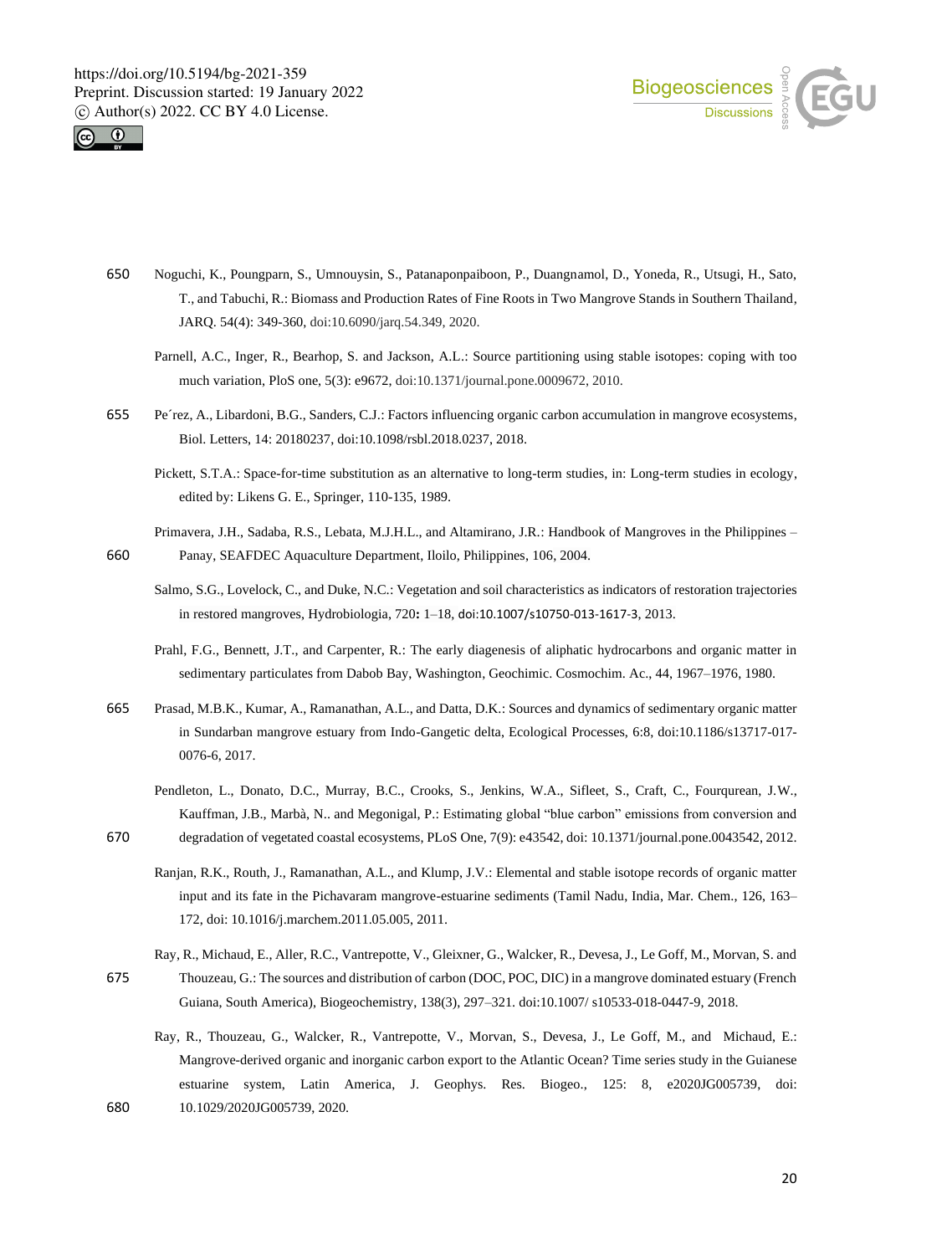



- Ren, H., Chen, H., Li, Z., and Han, W.: Biomass accumulation and carbon storage of four different aged Sonneratia apetala plantations in Southern China, Plant. Soil, 327: 279-291, doi: 10.1007/s11104-009-0053-7, 2010.
- Shahraki, M., Fry, B., Krumme, U., and Rixen, T.: Microphytobenthos sustain fish food webs in intertidal arid habitats: a comparison between mangrove-lined and un-vegetated creeks in the Persian Gulf, Estuar. Coast. Shelf Sci., 685 149: 203–212, doi: 10.1016/j.ecss.2014.08.017, 2014.
	- Shen, H., Tu, Z., You, G., Shi, X.: Grain Size and Pollen of Sediments in Wanghu Lake (Central China) Linked to Hydro-Environmental Changes, Water, 12, 45; doi:10.3390/w12010045, 2020.
	- Sasmito, S.D., Kuzyakov, Y., and Lubis, A.A.: Organic carbon burial and sources in soils of coastal mudflat and mangrove ecosystems, Catena, 187: 104414, doi: 10.1016/j.catena.2019.104414, 2020.
- 690 Sanders, C.J., Smoak, J.M., Naidu, A.S., Sanders, L.M., and Patchineelam, S.R.: Organic carbon burial in a mangrove forest, margin and intertidal mud flat, Estuar. Coast. Shelf S., 90: 168–172, doi: 10.1016/j.ecss.2010.08.013, 2010.
	- Sharma, S., MacKenzie, R.A., Tieng, T., Soben, K., Tulyasuwan, N., Resanond, A., Blate, G. and Litton, C.M.: The impacts of degradation, deforestation and restoration on mangrove ecosystem carbon stocks across Cambodia, Sci. Total Environ., 706, 135416, doi: 10.1016/j.scitotenv.2019.135416. 2020.
- 695 Sheehan, L., Sherwood, E., Moyer, R.P., Radabaugh, K.R., and Simposon, S.: Blue carbon: an additional driver for restoring and preserving ecological services of coastal wetlands in Tampa Bay (Florida, USA), Wetlands, 39: 1317-1328, doi: 10.1007/s13157-019-01137-y, 2019.
- Smith III, T. J., Boto, K. G., Frusher, S. D., and Giddins, R. L.: Keystone species and mangrove forest dynamics: the influence of burrowing by crabs on soil nutrient status and forest productivity, Estuar. Coast. Shelf. S., 33: 419– 700 432, doi:10.1016/0272-7714(91)90081-L, 1991.
	- Soper, F.M., MacKenzie, R.A., Sharma, S., Cole, T.G., Litton, C.M., and Sparks. J.P.: Non native mangroves support carbon storage, sediment carbon burial, and accretion of coastal ecosystems, Glob. Change Biol., 25:4315–4326, doi: 10.1111/gcb.14813, 2019.
- Van Hieu, P., Dung, L.V., Tai Tue, N., and Omori, K.: Will restored mangrove forests enhance sediment organic 705 carbon and ecosystem carbon storage?, Regional Studies in Marine Science, 14: 43–52, doi: 10.1016/j.rsma.2017.05.003, doi: 10.1016/j.rsma.2017.05.003, 2017.
	- Valiela, I., Bowen, J. L. and York, J. K.: Mangrove forests: one of the world's threatened major tropical environments, Bioscience, 51:807–815, doi: 10.1641/0006-3568(2001)051[0807:MFOOTW]2.0.CO;2, 2001.
- Wagai, R., Mayer, L.M., and Kitayama, K.: Extent and nature of organic coverage of soil mineral surfaces assessed 710 by a gas sorption approach, Geoderma,, 149: 152-160, doi: 10.1016/j.geoderma.2008.11.032, 2009.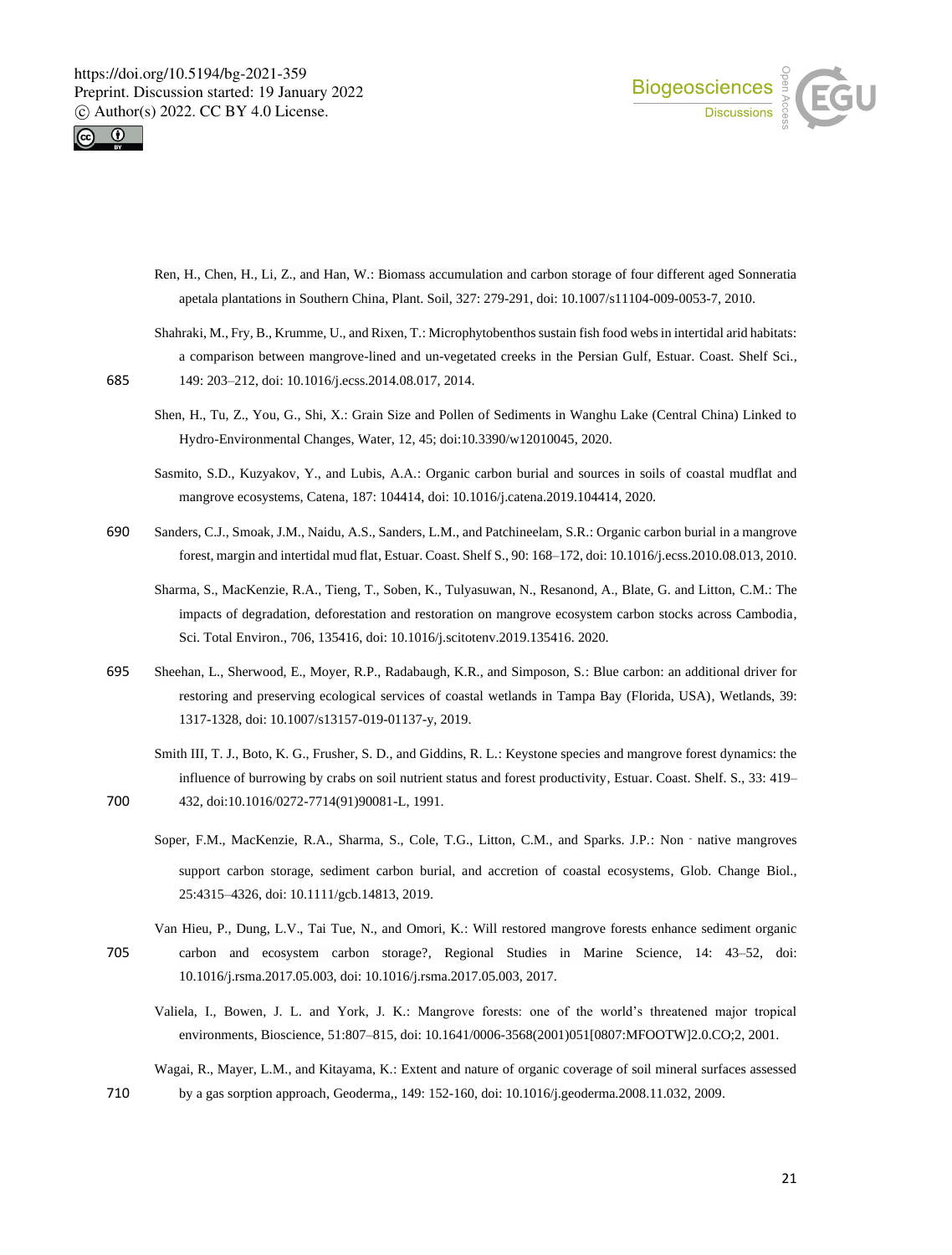



- Wang, G., Yu, C., Singh, M., Guan, D., Xiong, Y., Zheng, R. and Xiao, R.: Community structure and ecosystem carbon stock dynamics along a chronosequence of mangrove plantations in China, Plant Soil, 464: 605–620, doi: 10.1007/s11104-021-04973-2, 2021.
- Walker, L. R., Wardle, D. A., Bardgett, R. D., and Clarkson, B. D.: The use of chronosequences in studies of ecological 715 succession and soil development, J. Ecol., 98, 725–736, doi:10.1111/j.1365-2745.2010.01664.x, 2010.
	- Walcker, R., Gandois, L., Proisy, C., Corenblit, D., Mougin, É., Ray, R., and Fromard, F.: Control of 'blue carbon' storage by mangrove ageing: evidence from a 66-year-chronosequence in French Guiana, Glob. Change Biol., 24: 2325-2338, doi: doi.org/10.1111/gcb.14100, 2018.
- Xiong, Y., Liao, B., and Wang, F.: Mangrove vegetation enhances soil carbon storage primarily through in situ inputs 720 rather than increasing allochthonous sediments, Mar. Pollut. Bull., 131: 378-385, doi:10.1016/j.marpolbul.2018.04.043, 2018.
	- Yoshikai, M., Nakamura, T., Suwa, R., Argamosa, R., Okamoto, T., Rollon, R., Basina, R., Primavera-Tirol, Y.H., Blanco, A.C., Adi, N.S. and Nadaoka, K.: Scaling relations and substrate conditions controlling the complexity of Rhizophora prop root system, Estuar. Coast Shelf S., 248:107014, doi:10.1016/j.ecss.2020.107014, 2021.
- 725 Zhang, Y., Xiao, L., Guan, D., Chen, Y., Motelica-Heino, M., Peng, Y. and Lee, S.Y.: The role of mangrove fine root production and decomposition on soil organic carbon component ratios, Ecol. Indic., 125: 107525, doi:10.1016/j.ecolind.2021.107525, 2021.

## **Figure legends**

730 **Figure 1: Map of the study area. BS (Bare sediment); PM (Pioneer mangrove, 3-month); YM (Young mangrove, 10-yr); AM (Adult mangrove, 20-yr); MM (Mature mangrove, 30-yr). The circle shows presence of long-tailed sandbar between AM and YM site. The north-west inland part and bank of the Aklan River are the dominant places for the naturally occurring mangroves.**

**Figure 2: Variation of physical and biogeochemical parameters in the sediments according to mangrove development.**

735 **Figure 3: Vertical profiles of sedimentary carbon properties during wet and dry season.**

**Figure 4: Vertical distribution of sediment surface area and OC loading during wet and dry season**

**Figure 5: Vertical profiles of porewater DOC during wet and dry season**

**Figure 6: Source identification of sedimentary organic matter using endmember carbon stable isotope ratio and OC:TN.**

**Figure 7: Source apportionment of sedimentary organic matter at different mangrove stages by applying bayesian mixing**  740 **13 13C** and OC:TN.

**Figure 8: Slopes derived from linear and exponential relationship between (a) mangrove age and carbon stock (b) and carbon accumulation rate (CAR).**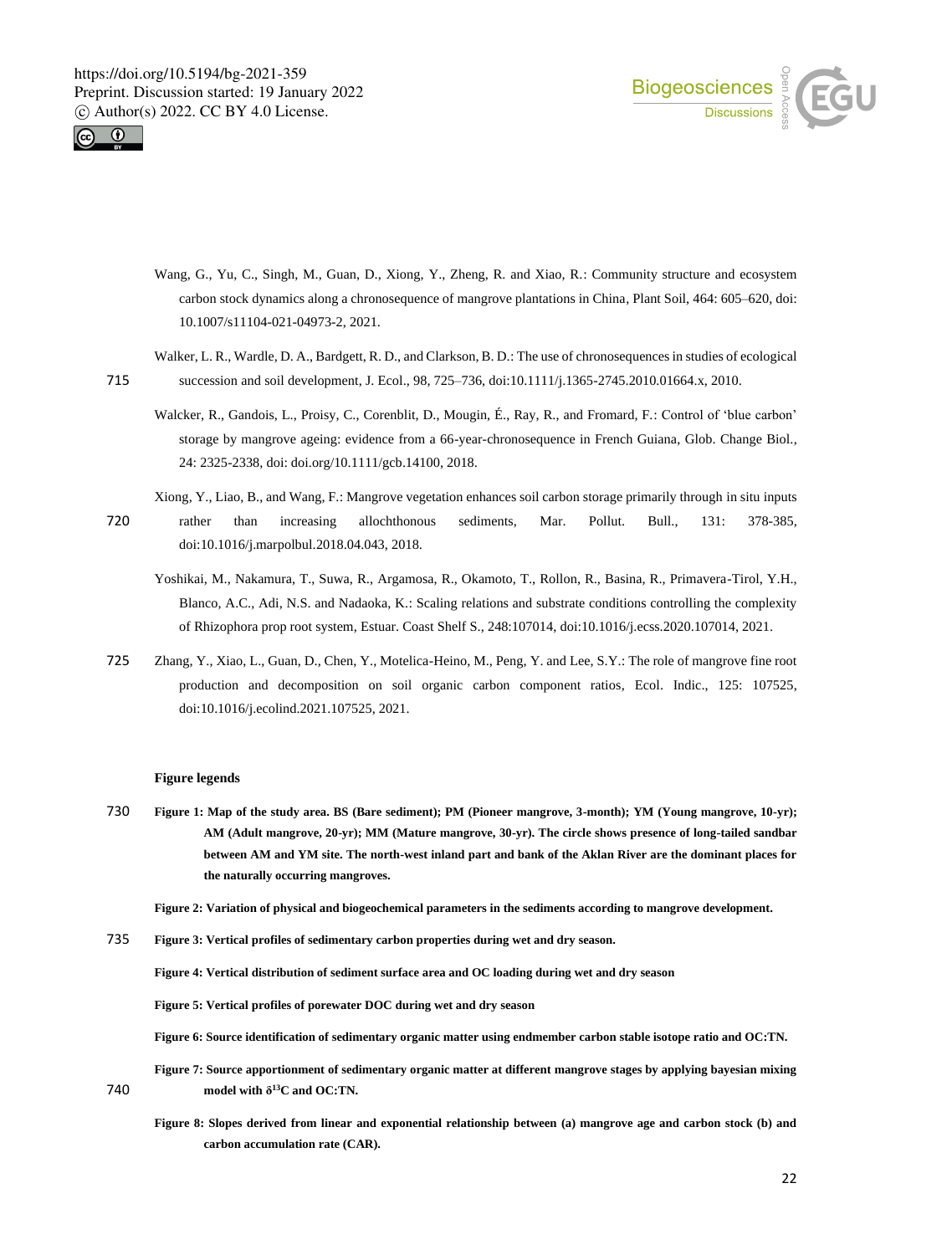



|     | Table 1: The significance of effects of season, type and depth to TOC, DOC, bulk OC/TN ratio $\delta^{13}C$ and $\delta^{15}N$ using ANOVA |
|-----|--------------------------------------------------------------------------------------------------------------------------------------------|
| 745 | on the basis of the generalized additive model (GAM). In the parameter of depth, the approximate significance                              |
|     | of smooth term is shown.                                                                                                                   |

| Season         | Type    | Depth        |
|----------------|---------|--------------|
| 0.0855         | < 0.001 | < 0.001      |
| 0.1986         | 0.003   | 0.127        |
| ${}_{< 0.001}$ | < 0.001 | 0.033<br>750 |
| 0.0656         | < 0.001 | 0.411        |
| 0.0148         | 0.0061  | 0.737        |
|                |         |              |

755

760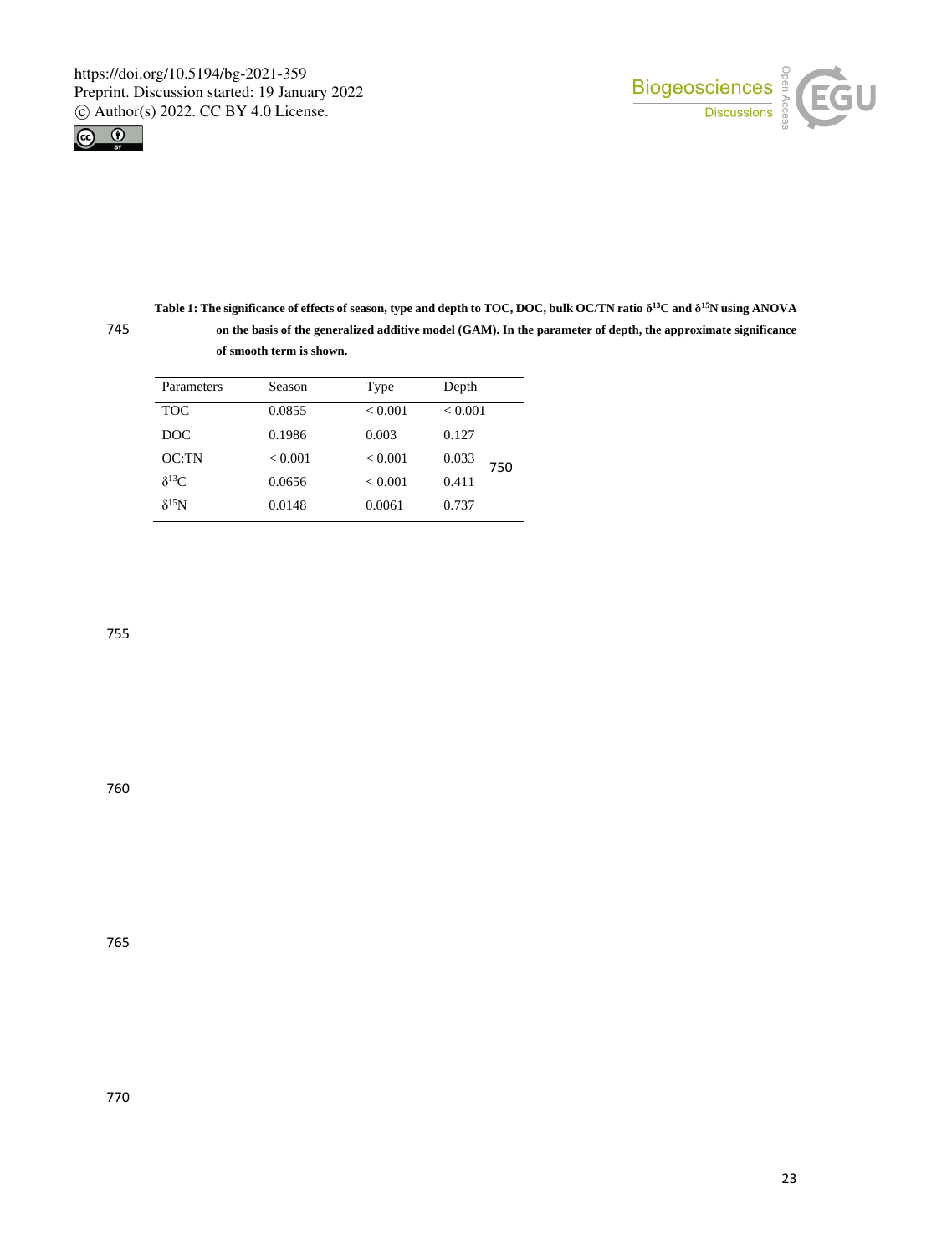







775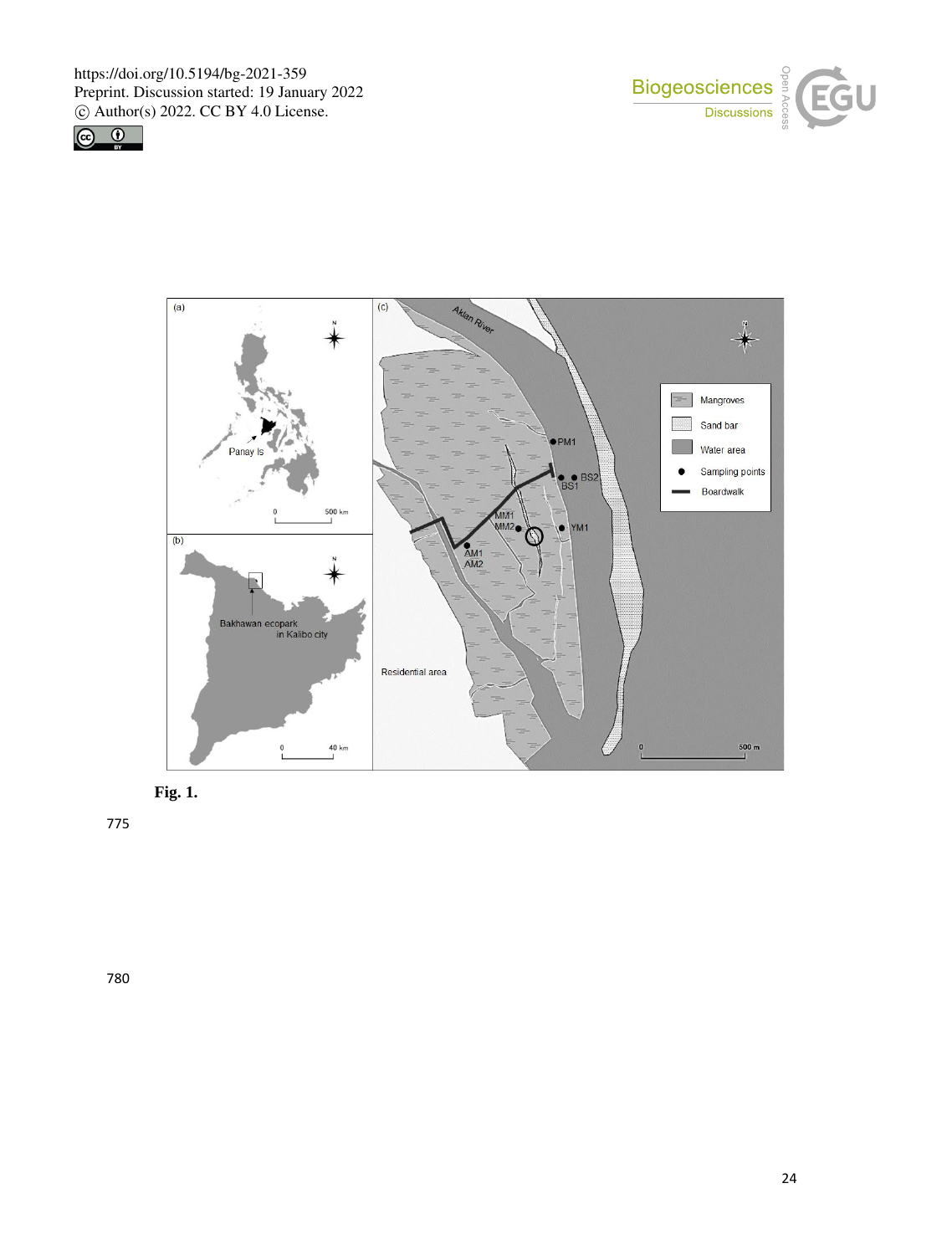





**Fig. 2.**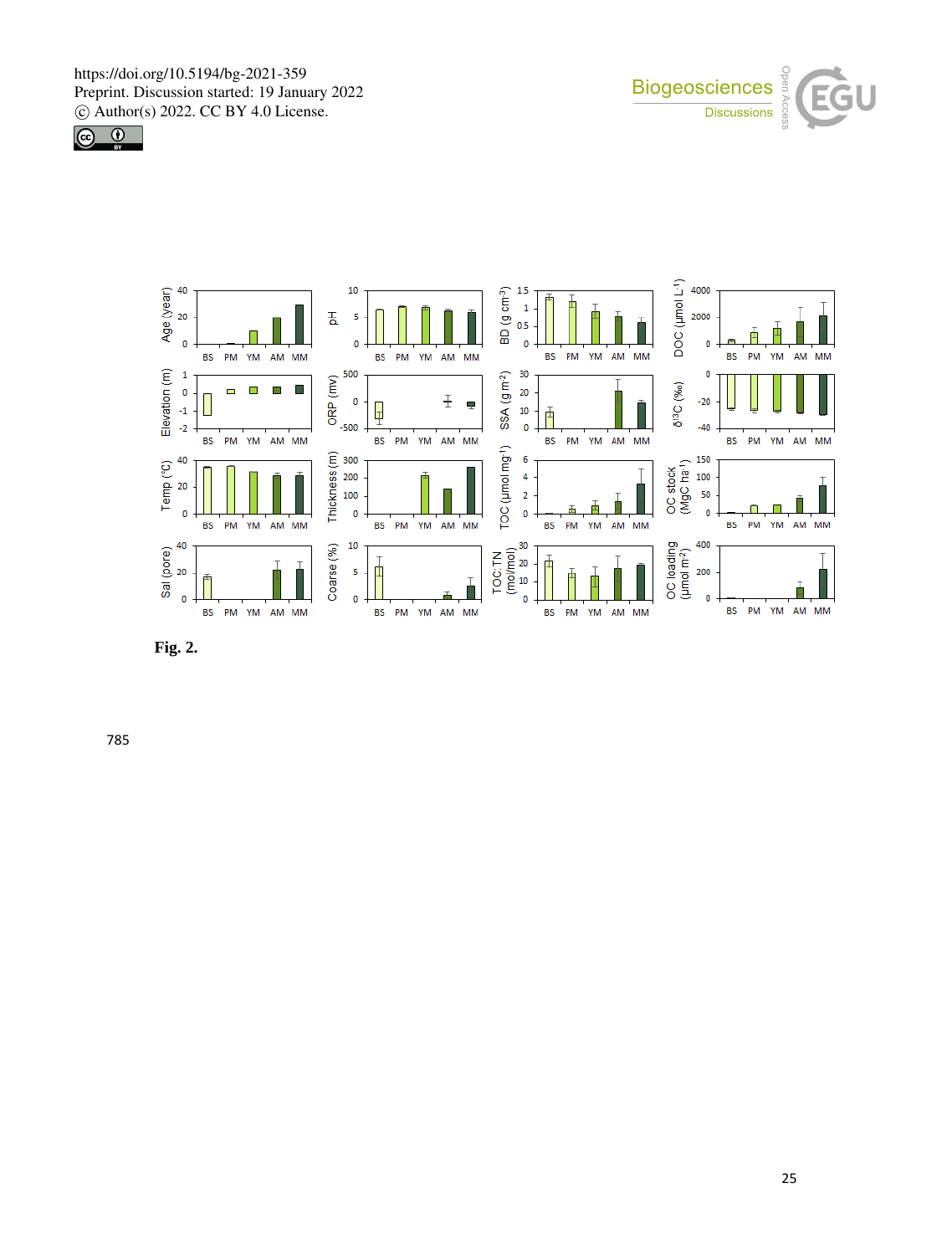





**Fig. 3.**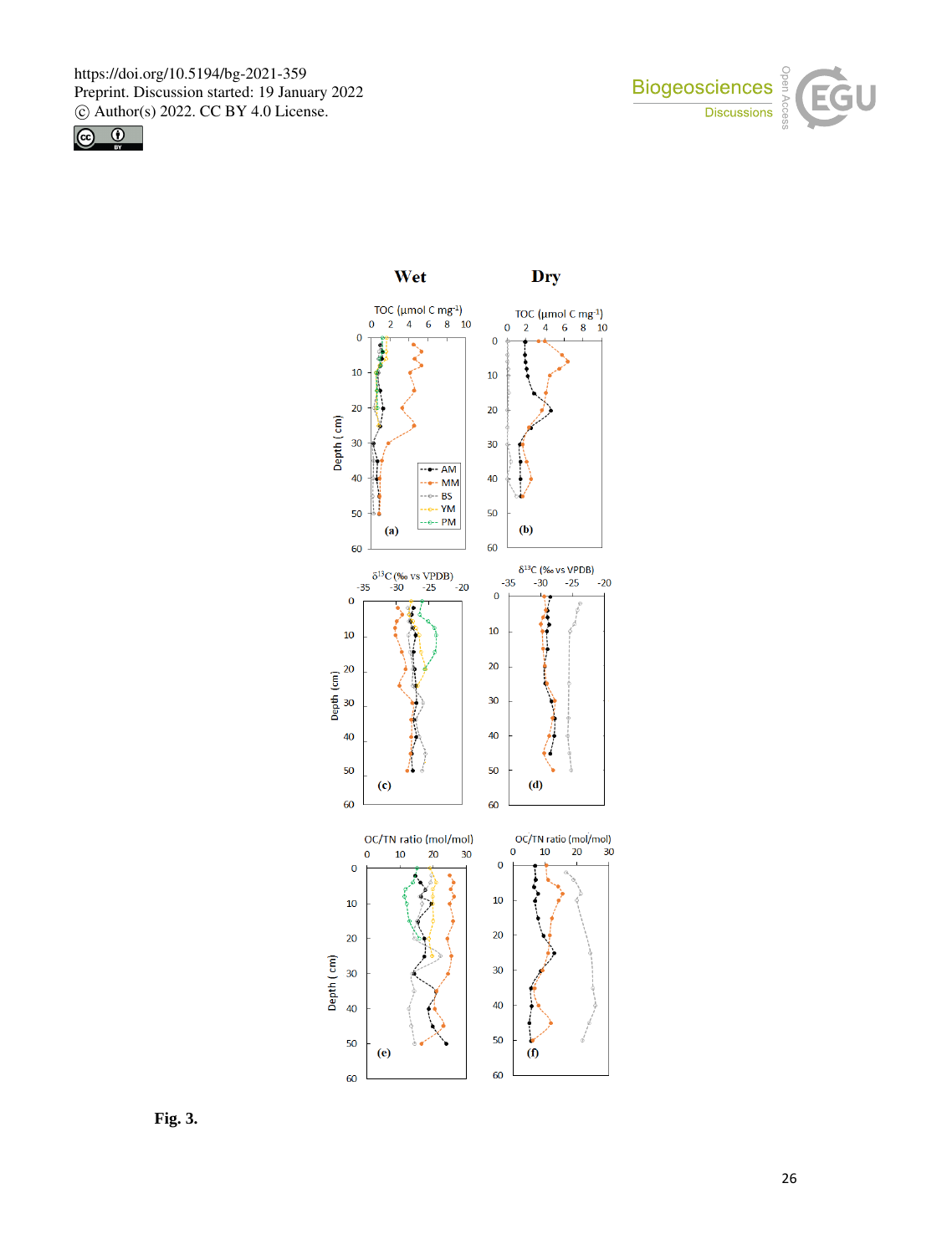







790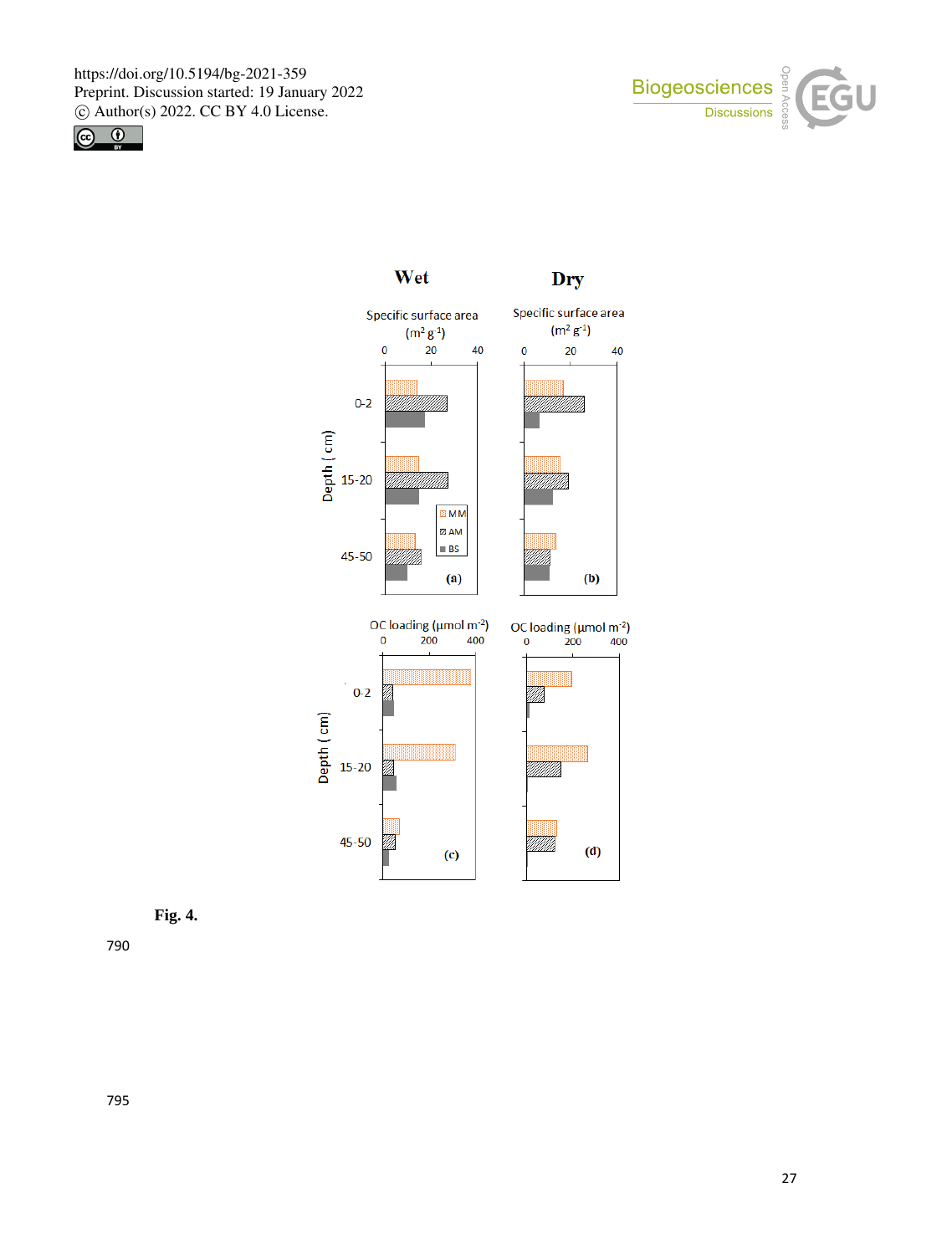



800



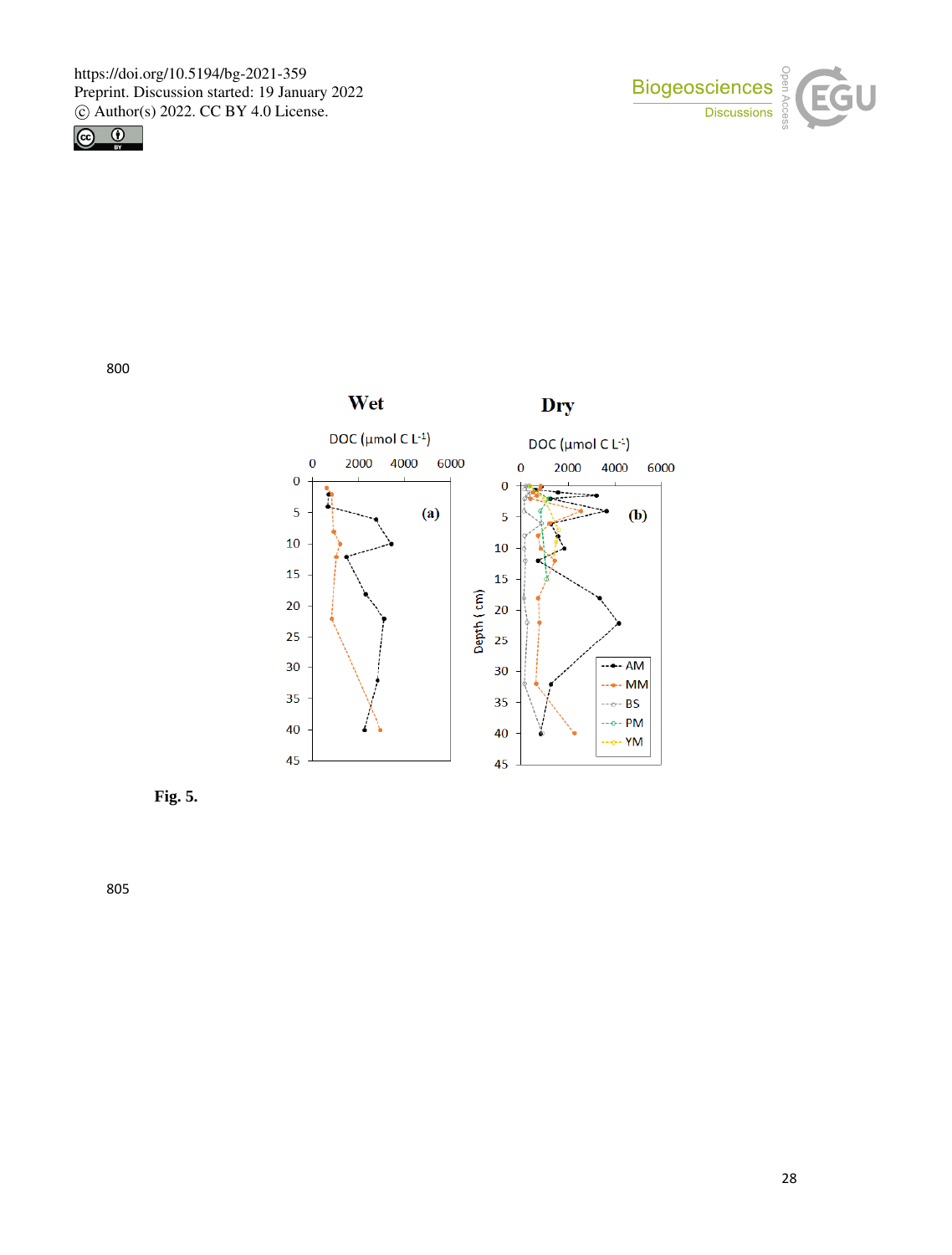





**Fig. 6.**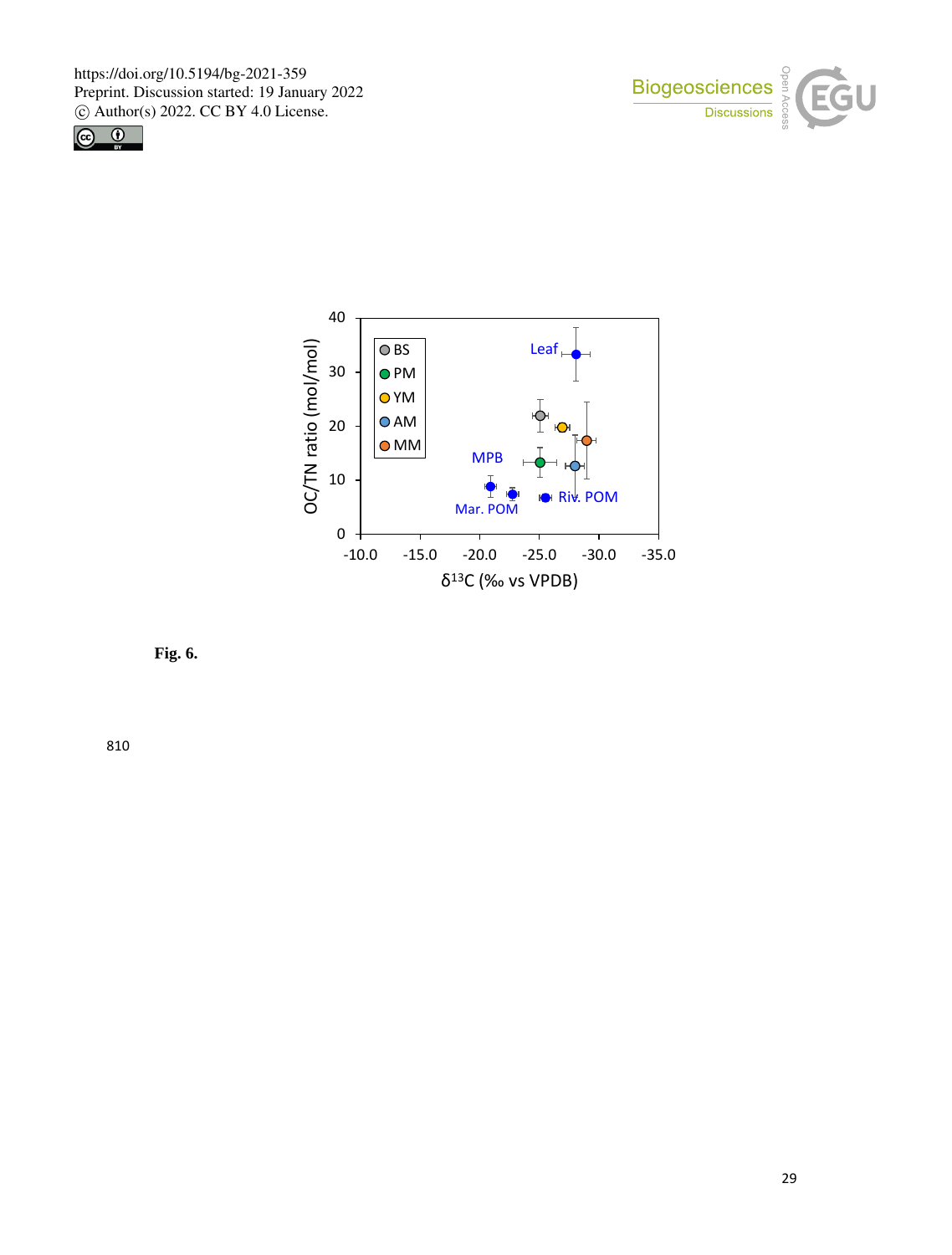





**Fig. 7.**